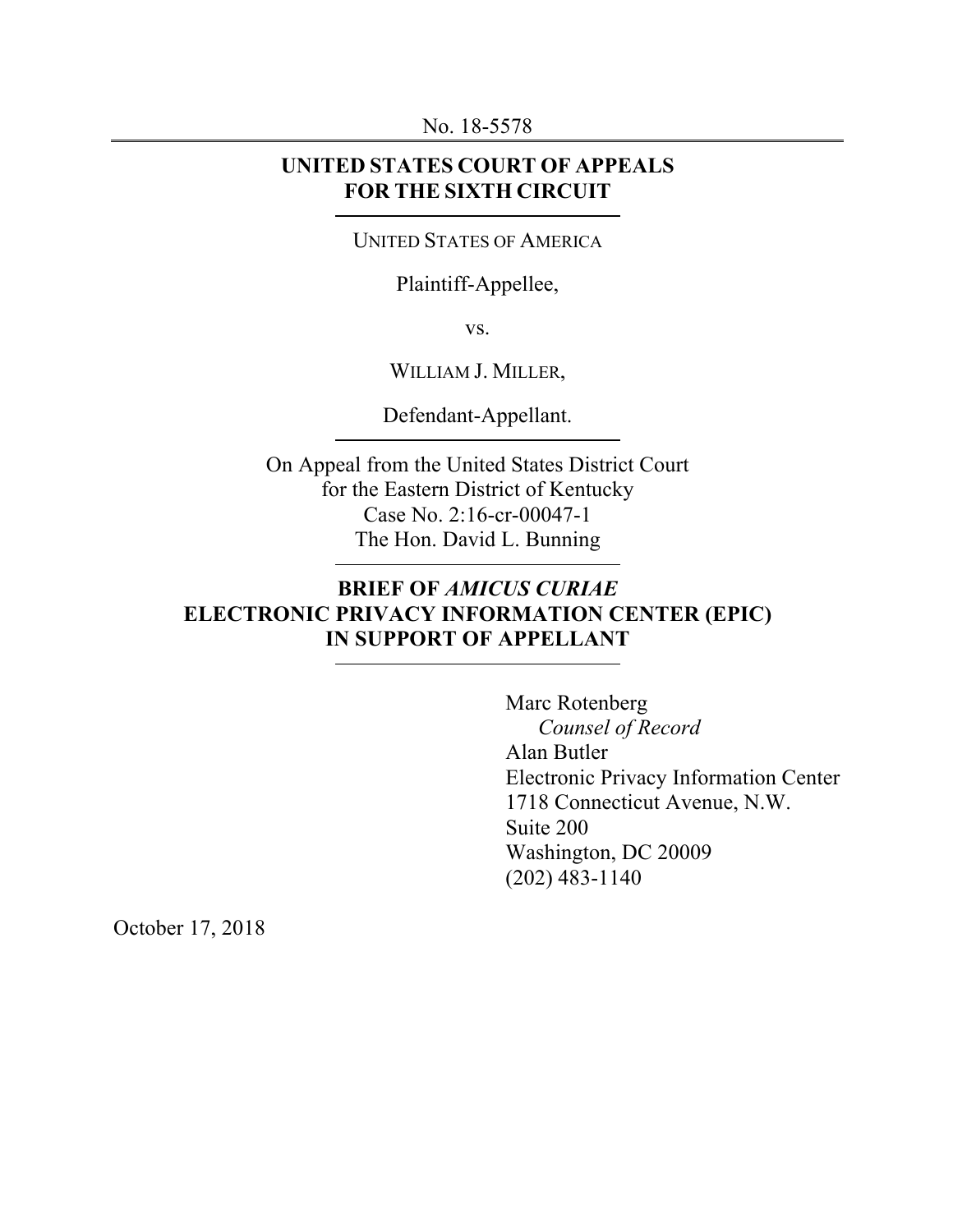#### UNITED STATES COURT OF APPEALS FOR THE SIXTH CIRCUIT

# **Disclosure of Corporate Affiliations and Financial Interest**

Sixth Circuit Case Number: 18-5578

Case Name: United States v. Miller

Name of counsel: Alan Butler

Pursuant to 6th Cir. R. 26.1, Electronic Privacy Information Center

*Name of Party*

makes the following disclosure:

1. Is said party a subsidiary or affiliate of a publicly owned corporation? If Yes, list below the identity of the parent corporation or affiliate and the relationship between it and the named party:

No.

2. Is there a publicly owned corporation, not a party to the appeal, that has a financial interest in the outcome? If yes, list the identity of such corporation and the nature of the financial interest:

No.

#### CERTIFICATE OF SERVICE

I certify that on The Succious COLLODER 17, 2018 The foregoing document was served on all parties or their counsel of record through the CM/ECF system if they are registered users or, if they are not, by placing a true and correct copy in the United States mail, postage prepaid, to their address of record. October 17, 2018

s/ Alan Butler

1718 Connecticut Ave. NW, Suite 200 Washington, DC 20009

This statement is filed twice: when the appeal is initially opened and later, in the principal briefs, immediately preceding the table of contents. See 6th Cir. R. 26.1 on page 2 of this form.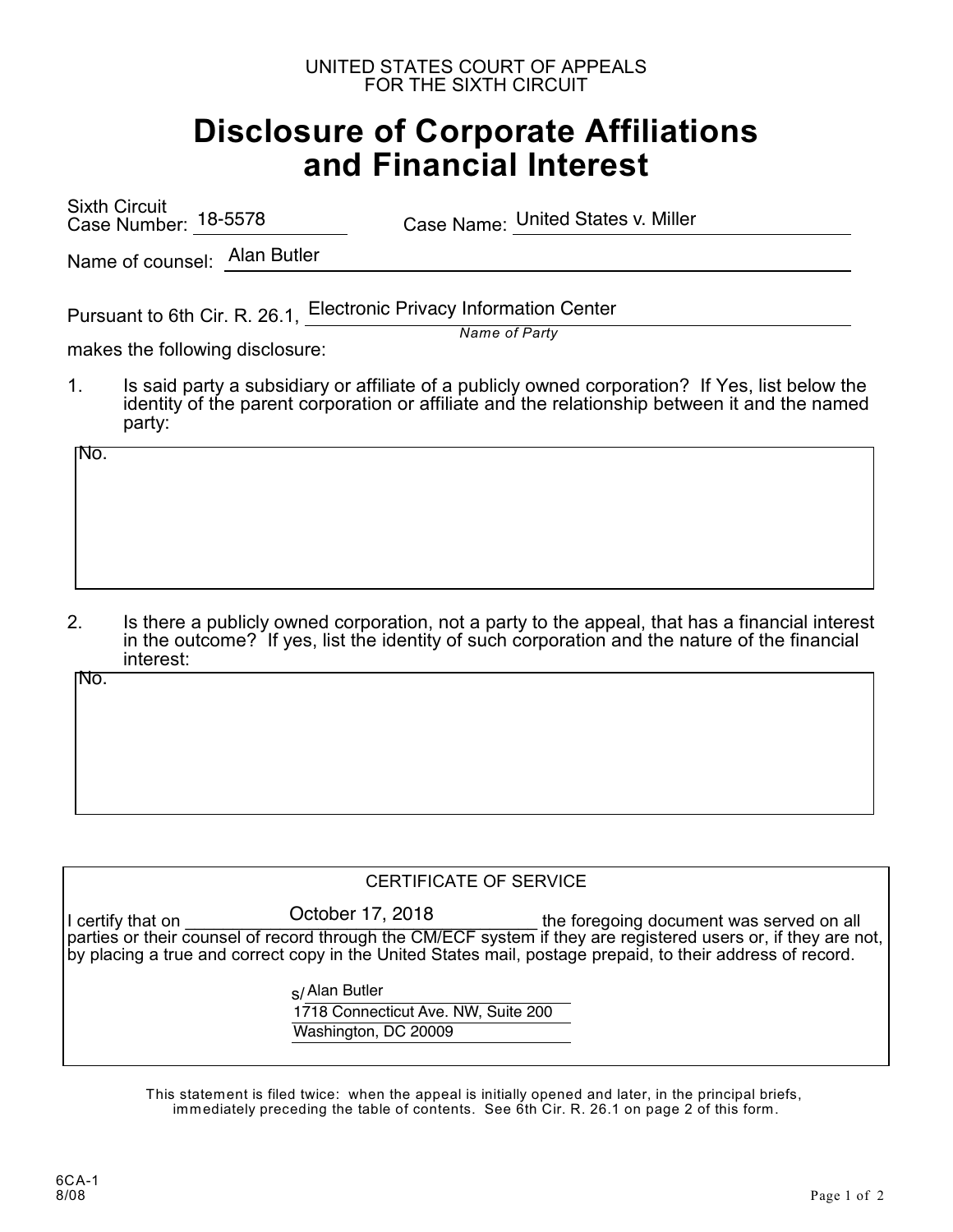# **TABLE OF CONTENTS**

| The automated scanning of private files on Google servers affects more<br>I.<br>than a billion users, which means that any errors in the detection system |
|-----------------------------------------------------------------------------------------------------------------------------------------------------------|
| The use of hash algorithms, like other investigative techniques, requires<br>II.                                                                          |
| A. On the record before this court, the Government cannot establish<br>with "virtual certainty" that the files it searched were identical to              |
| B. The National Academy of Sciences and other experts have raised<br>significant concerns about the lack of reliable standards for                        |
| C. The Government's prior use of unreliable techniques to scan and<br>collect private messages underscores the need for proof of                          |
|                                                                                                                                                           |
| 24                                                                                                                                                        |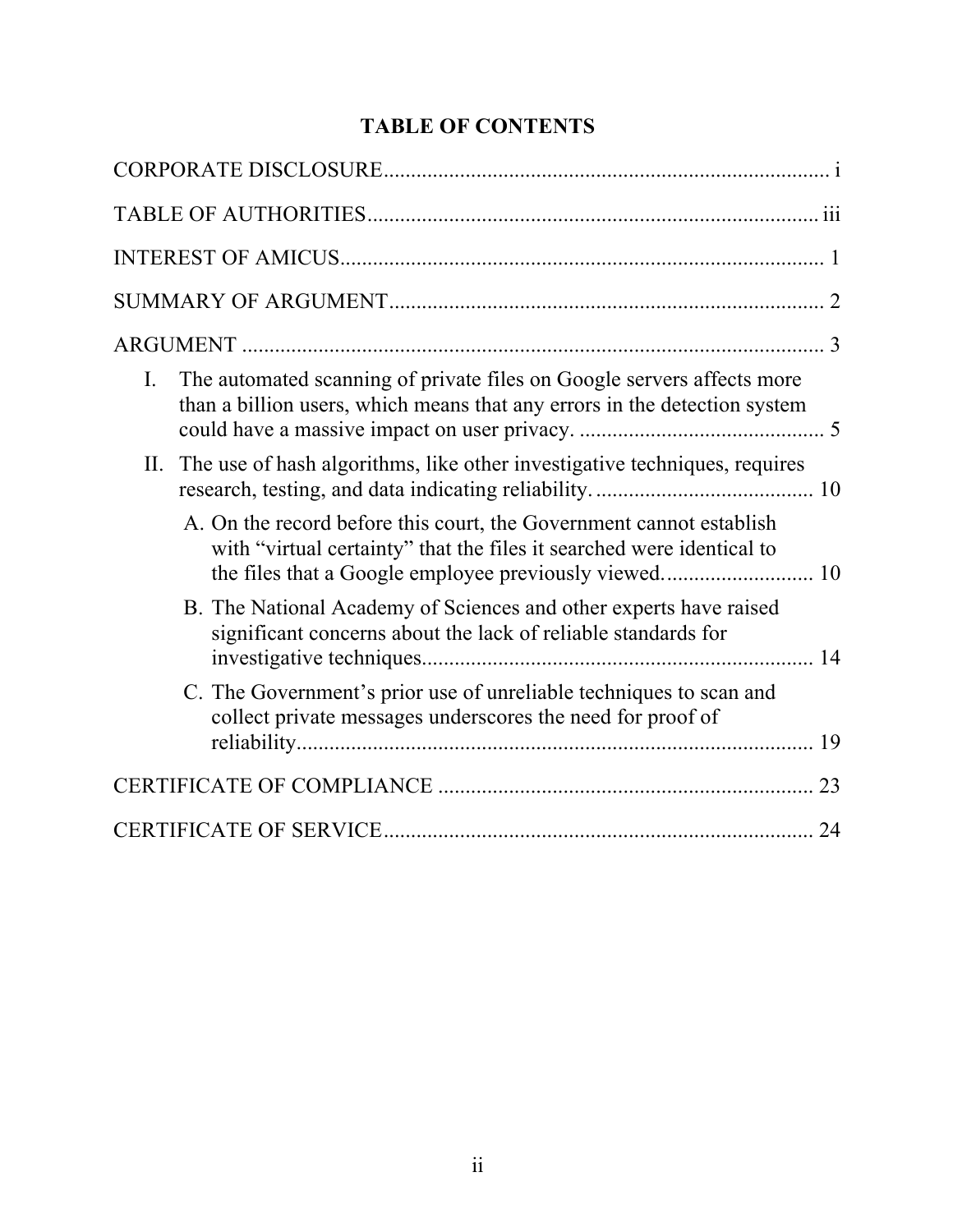# **TABLE OF AUTHORITIES**

# **CASES**

| Carpenter v. United Sates,                                                                                                                                                                                                 |
|----------------------------------------------------------------------------------------------------------------------------------------------------------------------------------------------------------------------------|
| Daubert v. Merrell Dow Pharmaceuticals, Inc.,                                                                                                                                                                              |
| Melendez-Diaz v. Massachusetts,                                                                                                                                                                                            |
| United States v. Ackerman,                                                                                                                                                                                                 |
| United States v. Jacobsen,                                                                                                                                                                                                 |
| United States v. Keith,                                                                                                                                                                                                    |
| <b>STATUTES</b>                                                                                                                                                                                                            |
|                                                                                                                                                                                                                            |
|                                                                                                                                                                                                                            |
| The Science, State, Justice, Commerce, and Related Agencies Appropriations                                                                                                                                                 |
| <b>OTHER AUTHORITIES</b>                                                                                                                                                                                                   |
| Brian Fung, Google Really is Trying to Build a Censored Chinese Search                                                                                                                                                     |
|                                                                                                                                                                                                                            |
| Erin E. Murphy, <i>Inside the Cell: The Dark Side of Forensic DNA</i> (2015) 14                                                                                                                                            |
|                                                                                                                                                                                                                            |
|                                                                                                                                                                                                                            |
| IIT Research Inst., Independent Technical Review of the Carnivore System:                                                                                                                                                  |
| Internet and Data Interception Capabilities Developed by FBI: Hearing<br>Before the Subcomm. on the Constitution of the H. Comm. on the Judiciary,<br>106th Cong. (2000) (statement of Donald M. Kerr, Assistant Director, |
| Jake Swearingen, Gmail Gets a Major Face-lift and Productivity Boost,                                                                                                                                                      |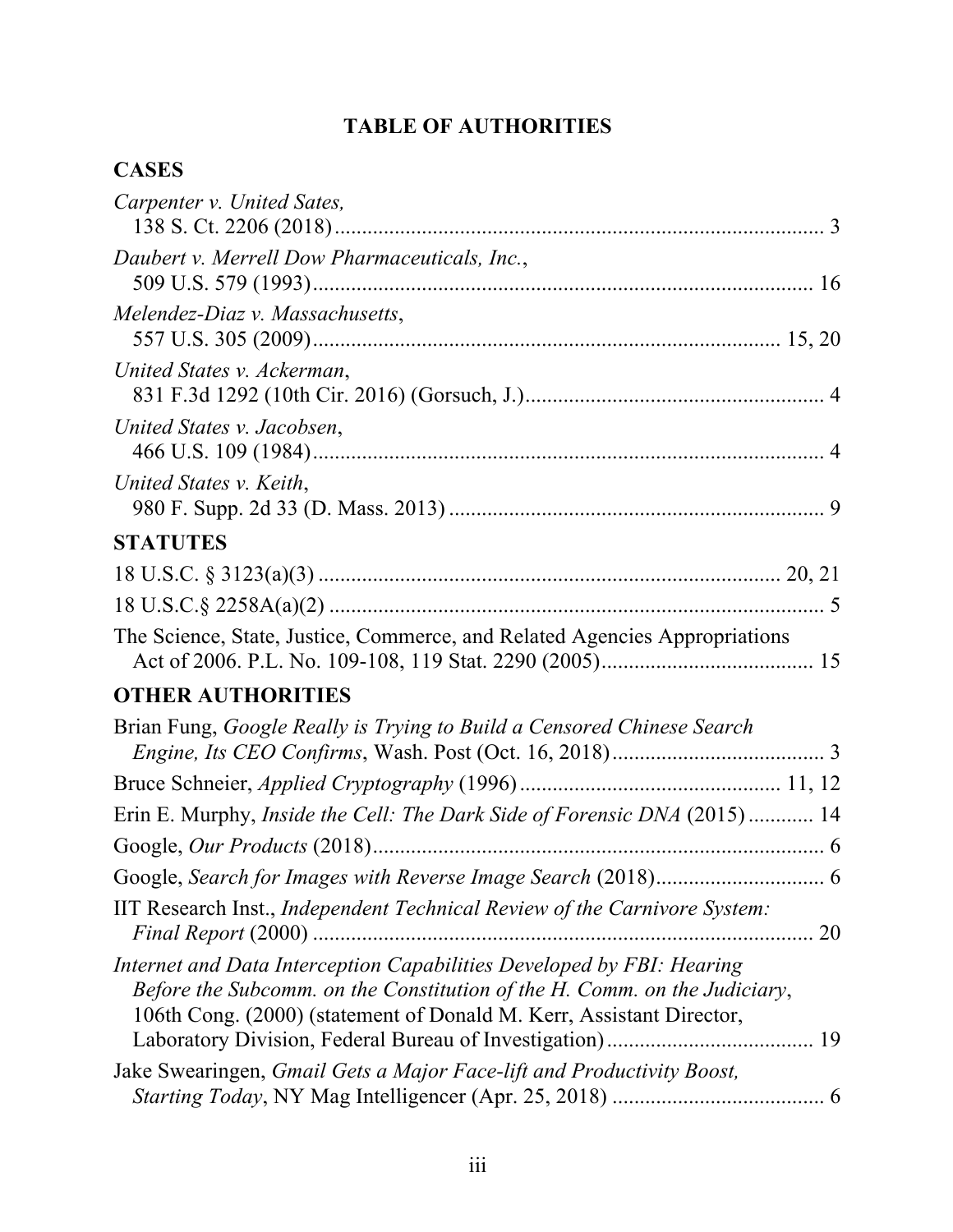| Jennifer L. Mnookin et al., The Need for a Research Culture in the Forensic                                                                        |  |
|----------------------------------------------------------------------------------------------------------------------------------------------------|--|
|                                                                                                                                                    |  |
|                                                                                                                                                    |  |
|                                                                                                                                                    |  |
| National Research Council of the National Academies, Strengthening<br>Forensic Science in the United States: A Path Forward (2009)  14, 15, 16, 17 |  |
| Orin Kerr, Internet Surveillance Law After the USA PATRIOT Act: The Big                                                                            |  |
| Petter Christian Bjelland, Katrin Franke, & André Årnes, Practical Use of<br>Approximate Hash Based Matching in Digital Investigations, 11 Digital |  |
| President's Council of Advisors on Science and Technology, Forensic<br>Science in Criminal Courts: Ensuring Scientific Validity of Feature-        |  |
| Radicati Group, Inc., Email Statistics Report, 2018-2022: Executive Summary                                                                        |  |
| Richard P. Salgado, Fourth Amendment Search and the Power of the Hash,                                                                             |  |
| Ron Rivest, The MD5 Message-Digest Algorithm RFC 1321 (Apr. 1992) 12                                                                               |  |
| Sebastiano Battiato, Giovanni Maria Farinella, Enrico Messina, & Giovanni<br>Puglisi, A Robust Forensic Hash Component for Image Alignment, 2011   |  |
| Shoshana Wodinsky, Google Drive is About to Hit 1 Billion Users, The Verge                                                                         |  |
| Simson Garfinkel & Gene Spafford, Web Security & Commerce (1997) 12                                                                                |  |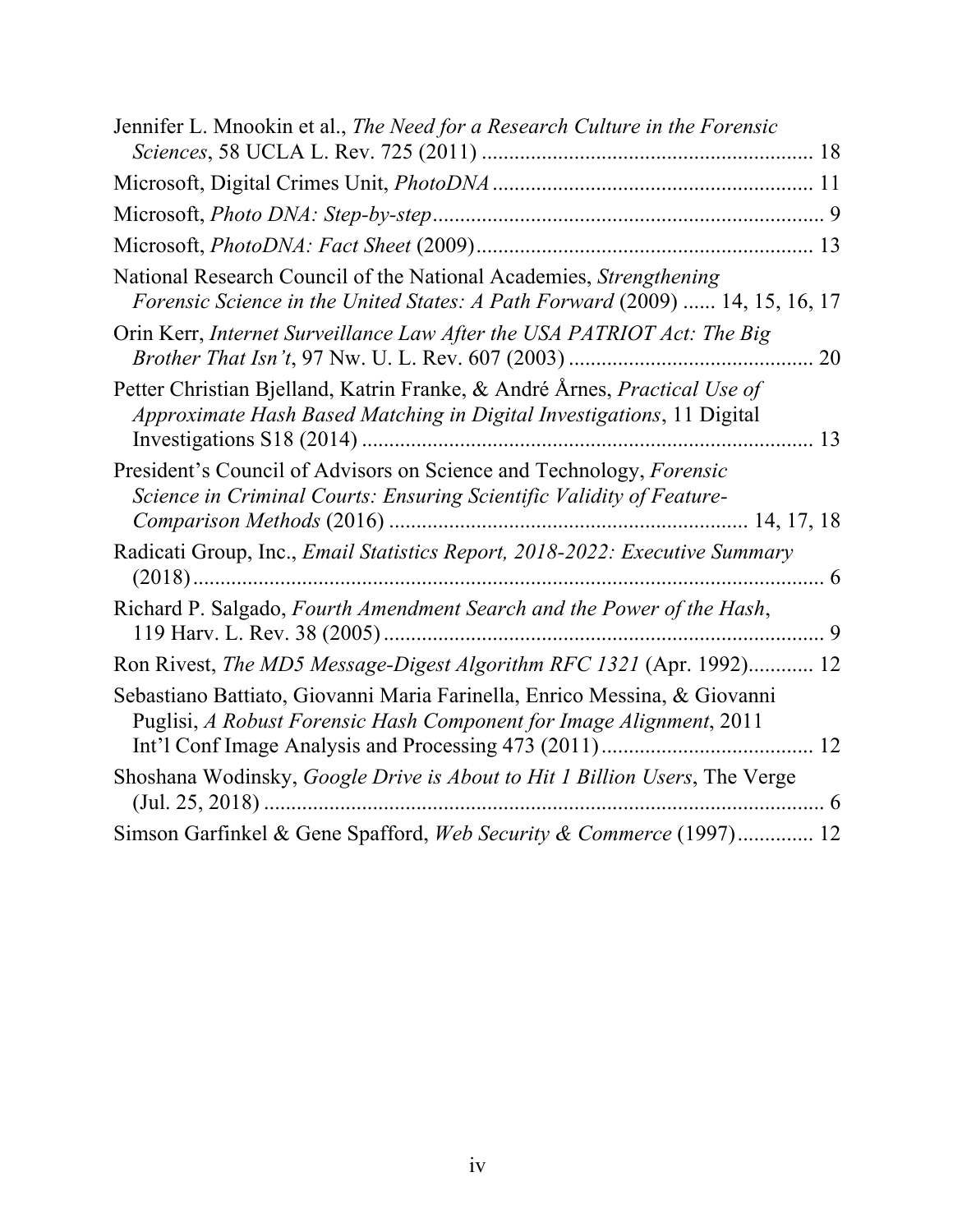#### **INTEREST OF AMICUS**

The Electronic Privacy Information Center ("EPIC") is a public interest research center in Washington, D.C., established in 1994 to focus public attention on emerging civil liberties issues and to protect privacy, the First Amendment, and other constitutional values. $<sup>1</sup>$ </sup>

EPIC routinely participates as *amicus curiae* before the United States Supreme Court and other courts in cases concerning emerging privacy issues, new technologies, and constitutional interests. EPIC has authored several briefs specifically concerning Fourth Amendment standards for searches using new technologies. *See*, *e.g.*, Brief of *Amici Curiae* EPIC et. al, *Carpenter v. United States*, 138 S. Ct. 2206 (2018) (arguing that the Fourth Amendment protects the right against warrantless seizure and search of location data); Brief of *Amici Curiae* EPIC et. al, *Riley v. California*, 134 S. Ct. 2473 (2014) (arguing that warrantless search of a cell phone incident to an arrest is impermissible); Brief of *Amicus Curiae* EPIC, *Florida v. Harris*, 133 S. Ct. 1050 (2013) (arguing that the Government bears the burden of establishing the reliability of techniques used in criminal investigations).

 $<sup>1</sup>$  In accordance with Fed. R. App. P. 29, the undersigned states that no monetary</sup> contributions were made for the preparation or submission of this brief, and this brief was not authored, in whole or in part, by counsel for a party.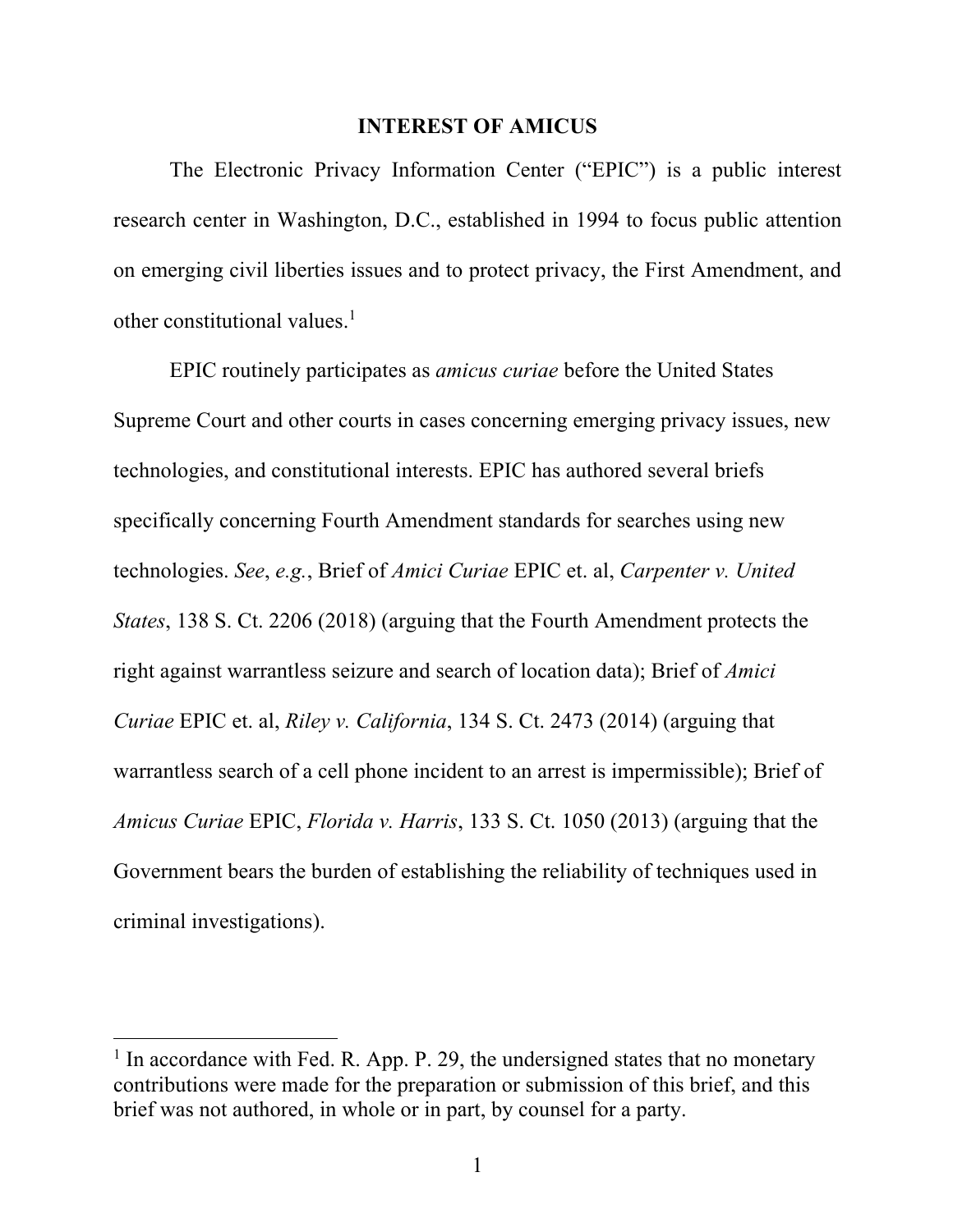#### **SUMMARY OF ARGUMENT**

This case involves the use of a digital forensic technique used to identify images that may be unlawful to possess. This technique analyzes an image and generates a numerical "hash" value that can then be compared to a database of other hash values representing images that have been flagged as containing apparent child pornography. In collaboration with law enforcement agencies, Google uses this technique to automatically scan the private files of internet users. As a consequence, the private files of Gmail users are routinely subject to inspection and analysis, yet neither Google nor the federal agency has revealed the specific nature of the underlying algorithm. Neither Google nor the Government has established the accuracy, reliability, and validity of this technique. Such transparency is necessary because the consequences of an error are severe automatic referral of a user's data, files, and identity to the National Center for Missing and Exploited Children ("NCMEC") and a subsequent investigation and referral to local law enforcement.

Moreover, the use of this technique for other purposes, e.g. to determine if files contain religious viewpoints, political opinions, or "banned books," would raise profound First Amendment concerns. Indeed, Google is currently facing criticism concerning Project DragonFly, a search engine designed for the Chinese government that enables the identification of materials that China would consider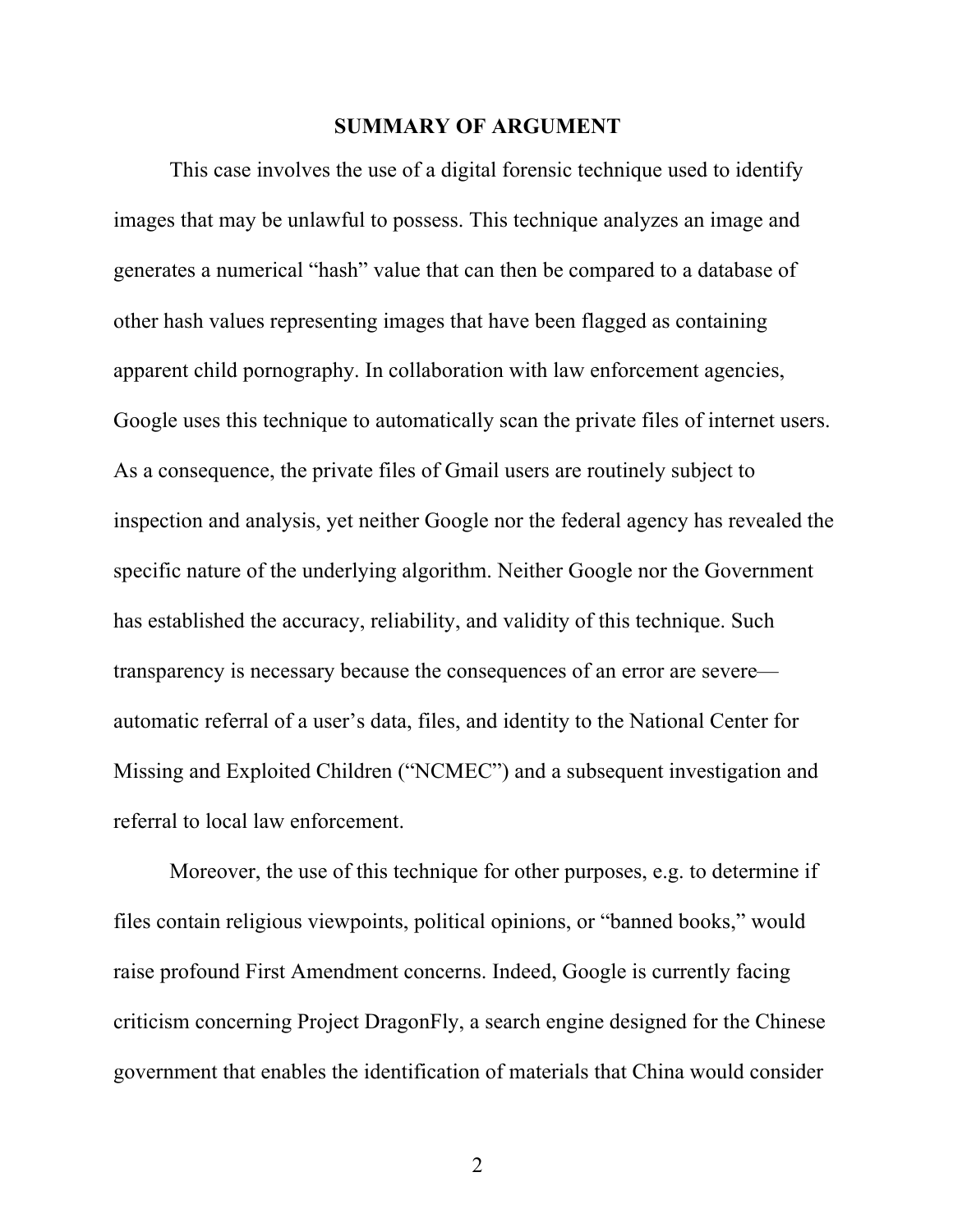"politically sensitive." Brian Fung, *Google Really is Trying to Build a Censored Chinese Search Engine, Its CEO Confirms*, Wash. Post (Oct. 16, 2018). 2

#### **ARGUMENT**

As the Supreme Court recently recognized "seismic shifts in digital technology" require a reexamination of existing Fourth Amendment standards. *Carpenter v. United Sates,* 138 S. Ct. 2206, 2219–20 (2018). Regarding law enforcement collection of cell site location information, the Court declined to extend the "third party doctrine," finding instead that the Fourth Amendment required a warrant for this investigative technique. The Court recognized individuals have both "a reasonable expectation of privacy in the whole of their physical movements," and that "law enforcement agents and others would not and indeed, in the main, simply could not—secretly monitor and catalogue every single movement of an individual's car for a very long period." *Id.* at 2217. Therefore a Fourth Amendment rule permitting suspicionless tracking of suspects in the physical world where such tracking "for any extended period of time was difficult and costly and therefore rarely undertaken," *id.*, could not justify the vast capabilities of digital surveillance.

The same can be said about the private search doctrine as applied to the continuous scanning of private files, stored on computer servers across the country.

<sup>&</sup>lt;sup>2</sup> https://www.washingtonpost.com/technology/2018/10/16/google-really-is-tryingbuild-censored-chinese-search-engine-its-ceo-confirms/.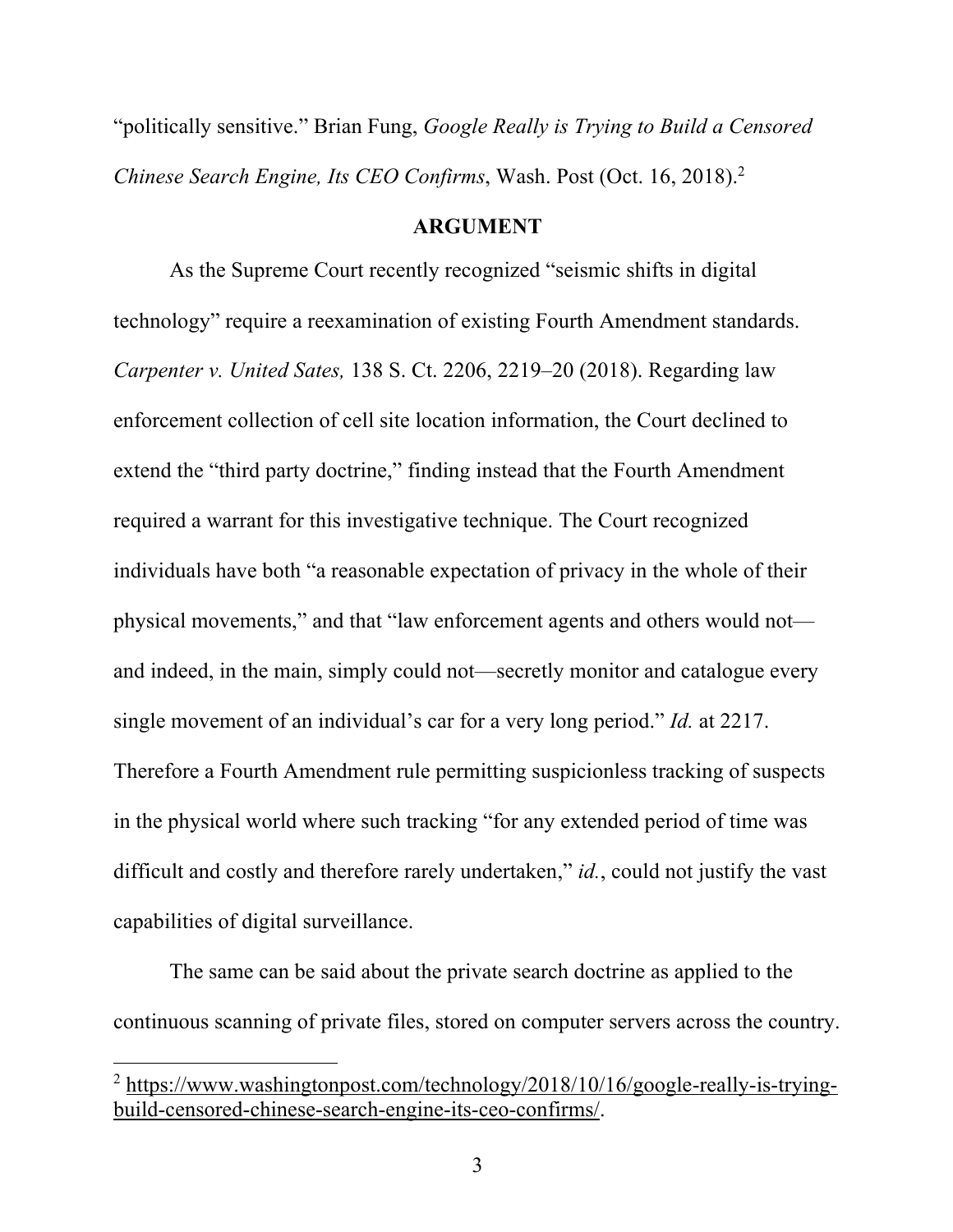Even if a court determines that the Government's participation in a search was purely passive because it was not involved, the traditional doctrine requires that any "additional invasions of respondents' privacy by the government agent must be tested by the degree to which they exceeded the scope of the private search." *United States v. Jacobsen*, 466 U.S. 109, 131 (1984). In *Jacobsen* the Court held that the Government's warrantless inspection and testing of the contents of a package that had been previously searched by FedEx was permissible because "there was a virtual certainty" that the law enforcement officer's search would not reveal "anything more than he had already been told." *Id*. at 119.

A search is not reasonable under the private search doctrine if (1) it relies on a private company's proprietary technique, (2) the technique is used routinely to search millions of files, and (3) the government does not establish the reliability of the technique in matching images with a virtual certainty. Under the traditional private search doctrine, the Government would clearly be prohibited from opening and inspecting files that had not been previously searched by Google. *United States v. Ackerman*, 831 F.3d 1292, 1294-1304 (10th Cir. 2016) (Gorsuch, J.). But the question in this case is whether the Government has provided sufficient evidence to establish that it is "virtually certain" that the files sent in a CyberTipline Report to the NCMEC were the same as those uploaded by the user.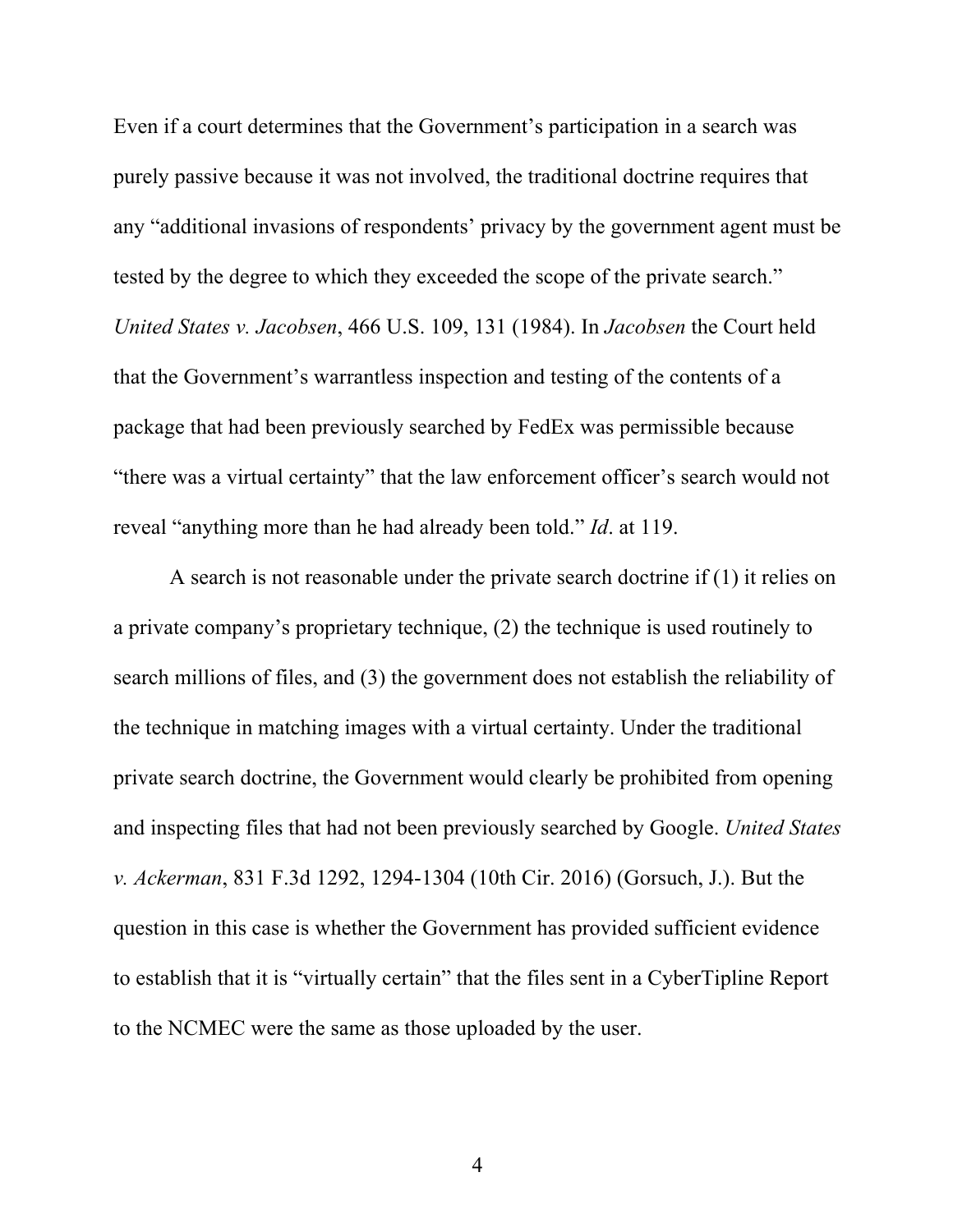**I. The automated scanning of private files on Google servers affects more than a billion users, which means that any errors in the detection system could have a massive impact on user privacy.** 

As part of the coordinated effort among electronic communications service providers, the NCMEC, and government investigators, Google scans billions of files to identify suspected contraband. 18 U.S.C.  $\S$  2258A(a)(2). But the sheer volume of data being subjected to these searches, including private files uploaded to cloud storage on the largest platforms, means that the risk of error in the identification or algorithmic matching of these images is significant. *See*  Declaration of Cathy McGoff ¶ 4, ECF No. 33-1, *United States v. Miller*, No. 2:16 cv-47, 2017 WL 2705963 (E.D. Ky. Jun. 23, 2017) (describing how Google compares "content uploaded to [their] services" to the hashes of previously flagged images). If a non-contraband image is added to one of these lists by mistake, or if a provider's algorithm falsely matches a non-contraband image with one of the records from its list, many innocent users could immediately have their confidential files relayed to law enforcement and be subject to an intrusive investigation as a result. Strong safeguards are needed to protect the interests of millions of users, especially because an error or mismatch would not likely be subject to judicial review.

Recent studies confirm that e-mail is "the most pervasive form of communication." Radicati Group, Inc., *Email Statistics Report, 2018-2022:*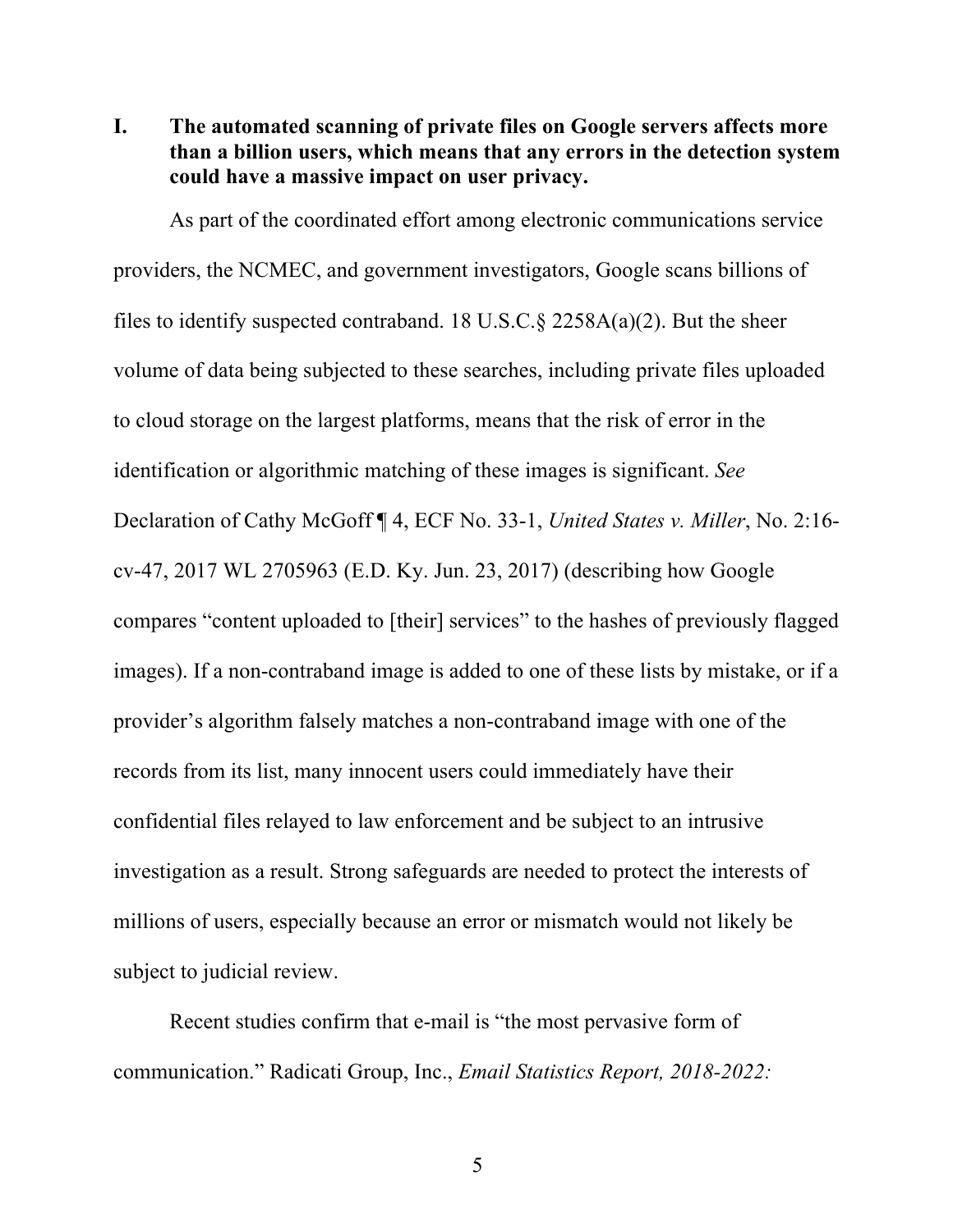*Executive Summary*, at \*2 (2018).<sup>3</sup> There are an estimated 3.8 billion e-mail users worldwide in 2018 and the number of accounts is growing at an even faster rate than the number of users. *Id*. at 3.4 The largest email provider in the world is Google, with more than 1.4 billion Gmail users. Jake Swearingen, *Gmail Gets a Major Face-lift and Productivity Boost, Starting Today*, NY Mag Intelligencer

(Apr. 25, 2018). <sup>5</sup> And e-mail only represents a small portion of Google's services. The company controls a wide range of internet services that enable users to upload images and other files. This includes Google Photos, Google Drive, Google Docs, and YouTube. *See* Google, *Our Products* (2018). <sup>6</sup> Google's file storage service, alone, has an estimated 1 billion users worldwide as of 2018. Shoshana Wodinsky, *Google Drive is About to Hit 1 Billion Users*, The Verge (Jul. 25, 2018). <sup>7</sup> This means that Google is scanning millions and millions of images each day.

Given the substantial volume of private files that are subject to Google's image scanning algorithm each day, the potential impact of an error or mismatch is

<sup>&</sup>lt;sup>3</sup> https://www.radicati.com/wp/wp-content/uploads/2018/01/Email\_Statistics Report, 2018-2022 Executive Summary.pdf. 4 The recent survey estimates an average 1.75 accounts per user, which is expected

to grow steadily over the next four years. *Id*.

<sup>5</sup> http://nymag.com/intelligencer/2018/04/how-to-turn-on-google-gmail-redesignand-new-features.html.<br><sup>6</sup> https://www.google.com/about/products/. Even the Google Search platform relies

on user-uploaded images for "reverse image search." Google, *Search for Images with Reverse Image Search* (2018), https://support.google.com/websearch/answer/  $\frac{1325808?hl=en&ref\_topic=3180360.}{7~https://www.theverge.com/2018/7/25/17613442/google-drivenive-one-billion-users.}$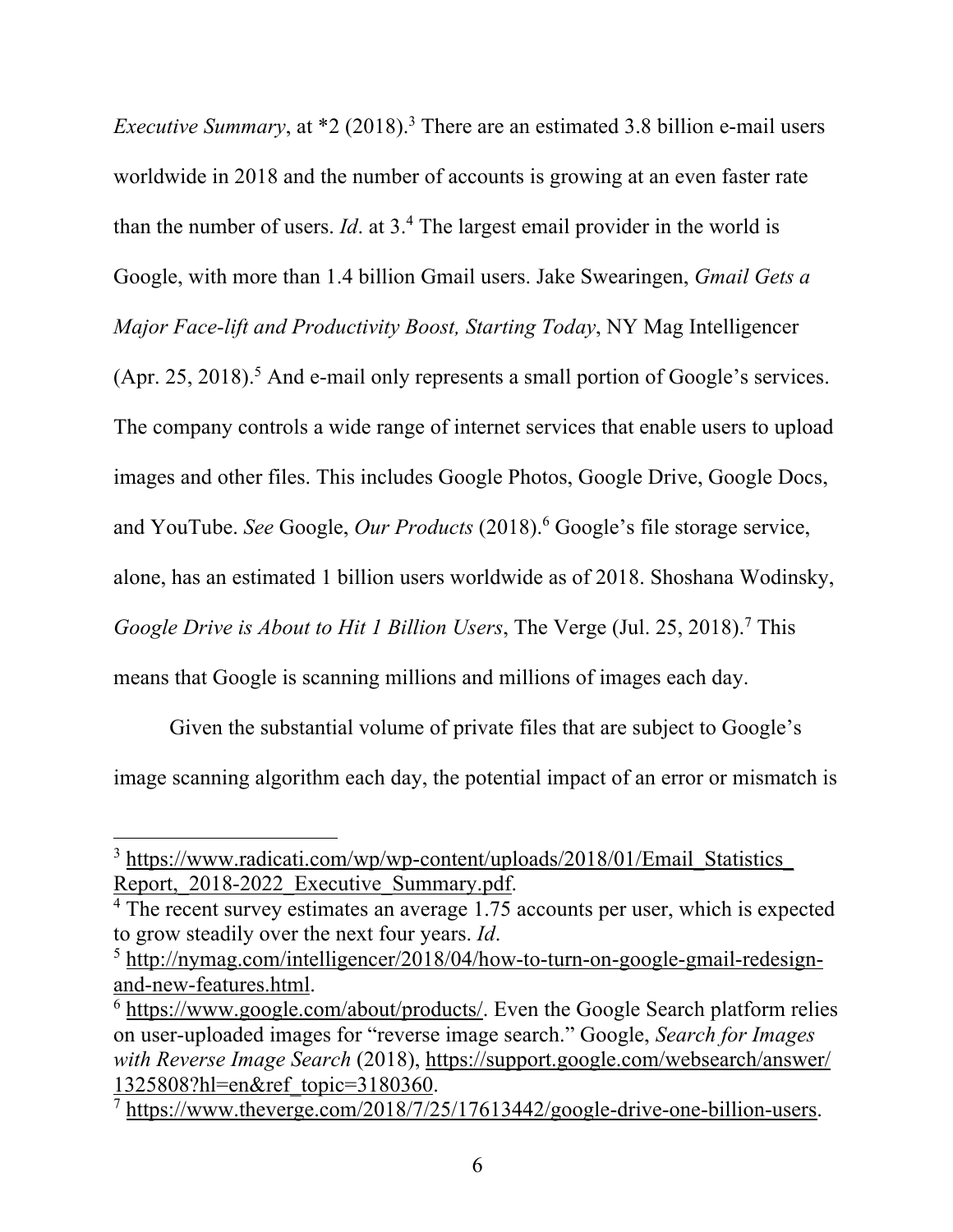quite significant and should be treated accordingly. The history of this case and other similar cases reveals the typical process that follows a positive match by Google's scanning algorithm. After an image is flagged, Google automatically submits a CyberTipline Report to NCMEC, which includes:

- the date and time of the incident;
- the e-mail address associated with the user account that uploaded the file;
- the IP address associated with the upload;
- a list of IP addresses used to access the user account (which can go as far back as the original account registration date);
- the filename
- the "categorization" of the image based on an existing rubric; and
- a copy of the image file(s).

CyberTipline Report 5778397 at 1–3, ECF No 33-2, *United States v. Miller*, No. 2:16-cv-47, 2017 WL 2705963 (E.D. Ky. Jun. 23, 2017). The NCMEC system automatically adds information to the report by identifying the following information associated with the user's IP address(es): Country, Region, City, Metro Code, Postal Code, Area Code, Latitude/Longitude, and Internet Service Provider or Organization. *See, e.g.*, *id*. at 4–5. Then the NCMEC staff collect additional information, including "data gathered from searches on publicly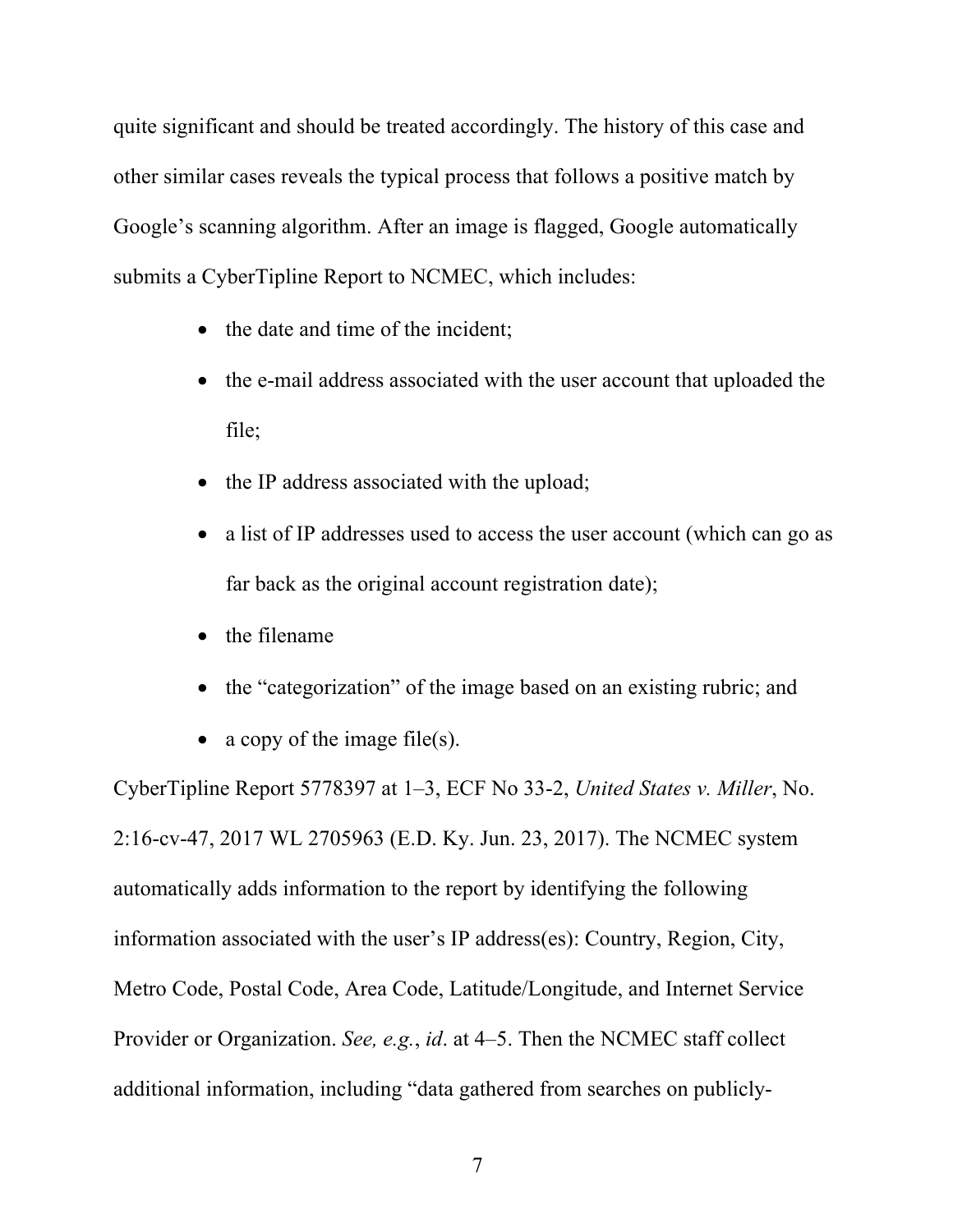available, open-source websites" using the account and user identifying information provided in the CyberTipline Report. *See, e.g.*, *id.* at 6. This information gathered by NCMEC can include social media profiles, websites, addresses, and other personal data. *See, e.g.*, *id.* at 6–11. All of this personal data would be collected and then sent to a detective near the user before any person has actually reviewed the image(s) to confirm that they are contraband.<sup>8</sup>

There are at least three types of errors that could trigger the search and production of a Google user's personal data to law enforcement where no contraband image was ever uploaded.

First, a Google employee could mistakenly flag a non-contraband image (record entry error). Depending on a service provider's method for flagging images, it is possible that an employee could either flag the wrong image or mistakenly identify an image as apparent contraband when in fact the image does not contain contraband.

Second, a service provider might erroneously flag an image based on a list of hash values that it received from some other entity (downstream error). The potential for downstream error was previously identified by the court in *United* 

<sup>8</sup> *See* McGoff Declaration, *supra*, ¶ 7 ("When Google's product abuse detection system encounters a hash that matches a hash of a known child sexual abuse image, in some cases Google automatically reports the user to NCMEC without rereviewing the image.").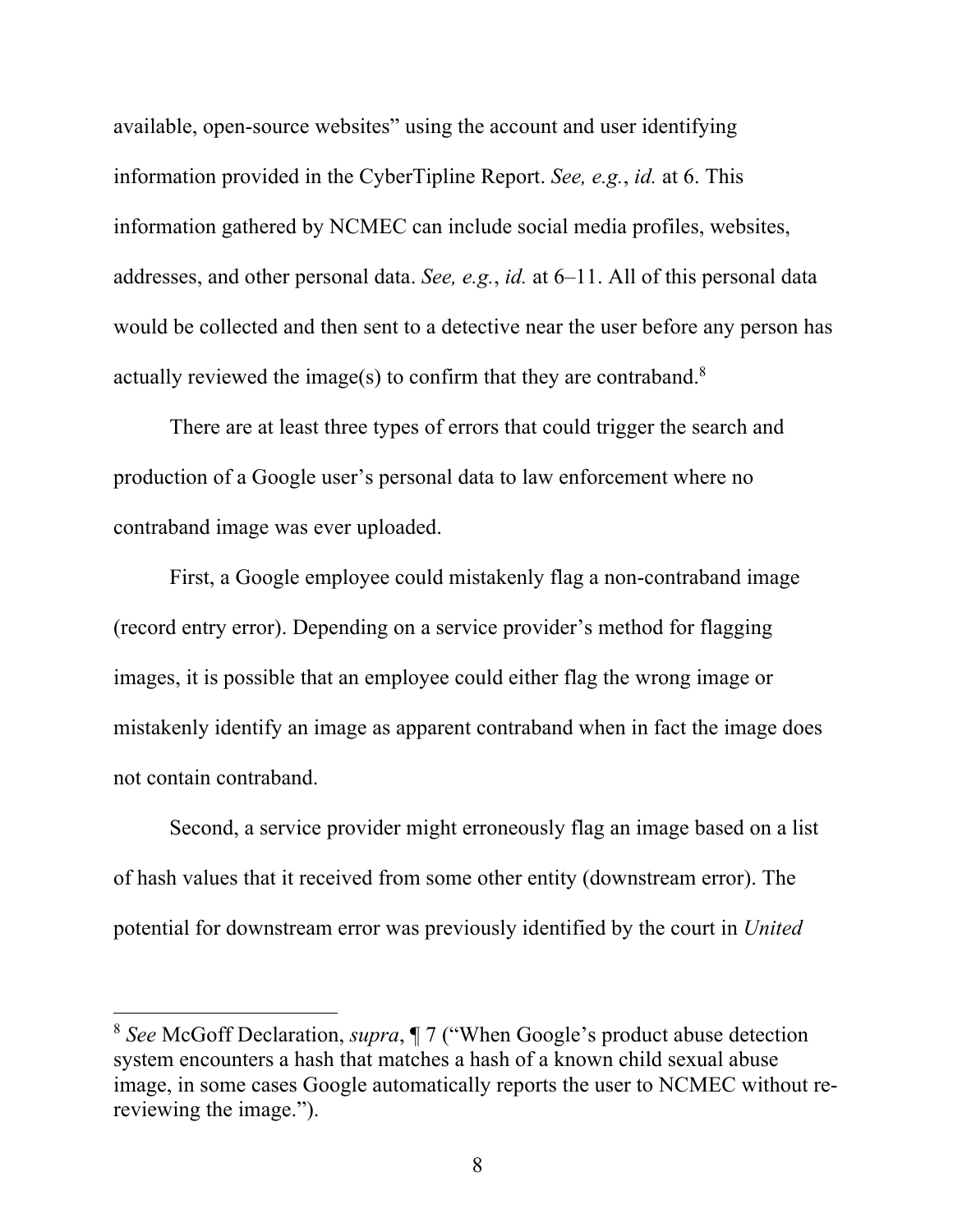*States v. Keith*, 980 F. Supp. 2d 33 (D. Mass. 2013), in a case where AOL's staff had not actually reviewed the original image that was the basis for the hash value.

Third, the flag from the provider's hashing algorithm could be a "false positive" due to the specific image-matching method used (match error). A false positive could, for example, be caused by similarities in the images even if one image contains contraband and the other does not. The likelihood of a mismatch error depends entirely on the specific hashing method used and its false positive rate. For example, certain *file hashing* algorithms are designed "to confirm that when a copy of data is made, the original is unaltered and the copy is identical, bitfor-bit." Richard P. Salgado, *Fourth Amendment Search and the Power of the Hash*, 119 Harv. L. Rev. 38, 38 (2005). But there is no evidence on the record that Google's proprietary *image matching* algorithm matches files bit-for-bit. Other image matching algorithms, including Microsoft PhotoDNA, which is used by NCMEC, identify "similar" images based on analysis of the image's content. Microsoft, *Photo DNA: Step-by-step*. 9

The Google declaration submitted in this case does not provide sufficient detail to evaluate the reliability and validity of their process for flagging contraband images. In order to justify the significant authority to coordinate the

<sup>9</sup> *Available at*

https://web.archive.org/web/20130921055218/http://www.microsoft.com/global /en-us/news/publishingimages/ImageGallery/Images/Infographics/PhotoDNA/flow chart photodna Web.jpg (last accessed Sept. 21, 2013).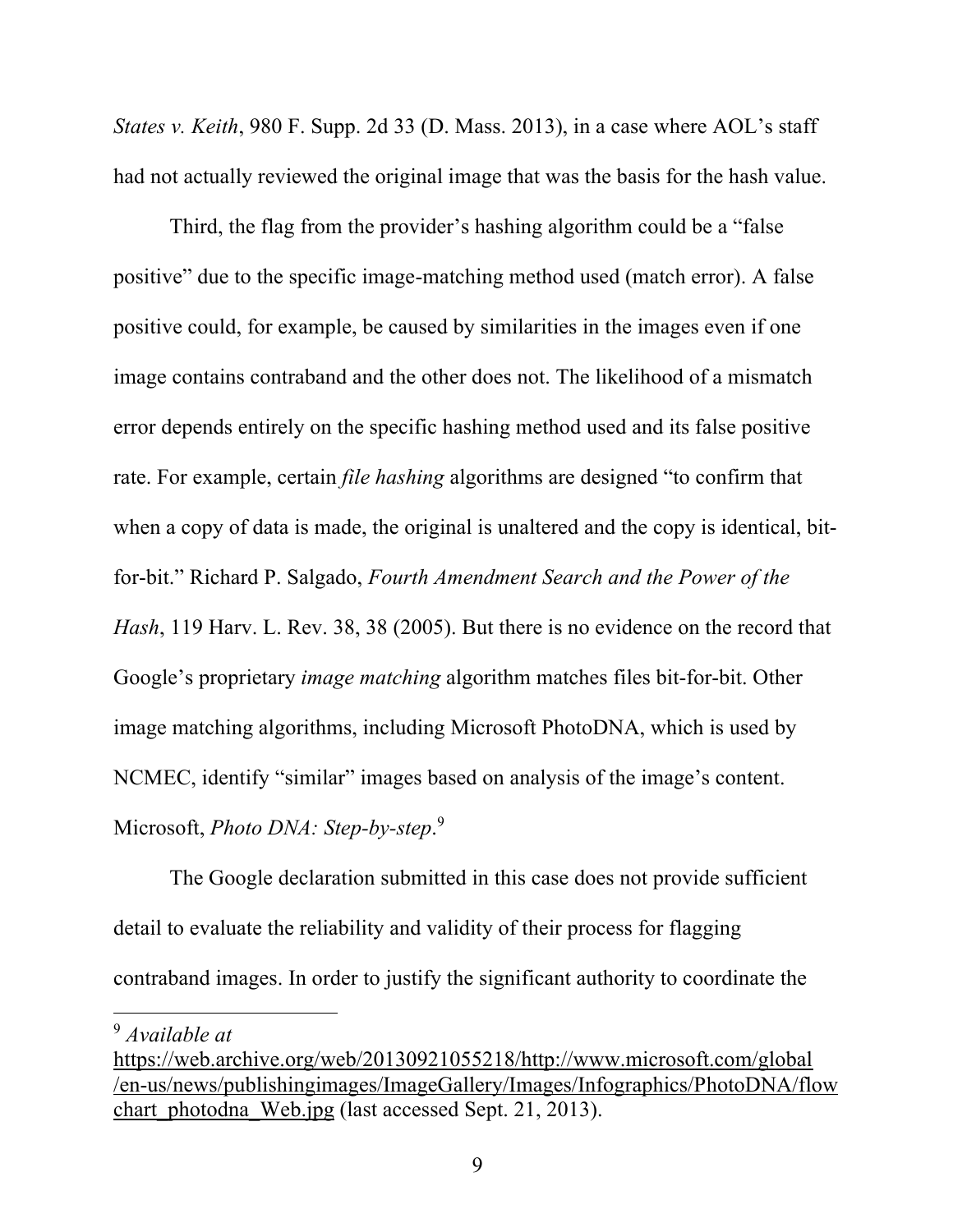scanning and automatic reporting of all images uploaded to Google and other similarly-situated service providers that handle millions of users' private data, the Government should be required to disclose the underlying evidentiary techniques and to show that they are valid and reliable. The Government cannot show that a warrantless search of private files is reasonable where it relies on a private company's matching algorithm to routinely scan millions of files in an attempt to identify contraband images, and it does not provide evidence about the technique or establish the reliability and accuracy of the algorithm.

## **II. The use of hash algorithms, like other investigative techniques, requires research, testing, and data indicating reliability.**

# **A. On the record before this court, the Government cannot establish with "virtual certainty" that the files it searched were identical to the files that a Google employee previously viewed.**

The lower court discussed the concept of a hashing technique, citing a 2005 law review article, $10$  but failed to recognize that the file hashing techniques discussed in that article are fundamentally different from image hashing techniques. The court's conclusion turned on the idea that a hash value is equivalent to a "digital fingerprint" and is "uniquely associated with the input data." Mem. Order 2. The Government has not disclosed or even described the Google image matching algorithm, and has not established that it is accurate and

<sup>10</sup> Salgado, *supra*, at 38–39. Mr. Salgado is an attorney and was at that time a senior legal director at Yahoo!. He is now Google's Director of information security and law enforcement matters.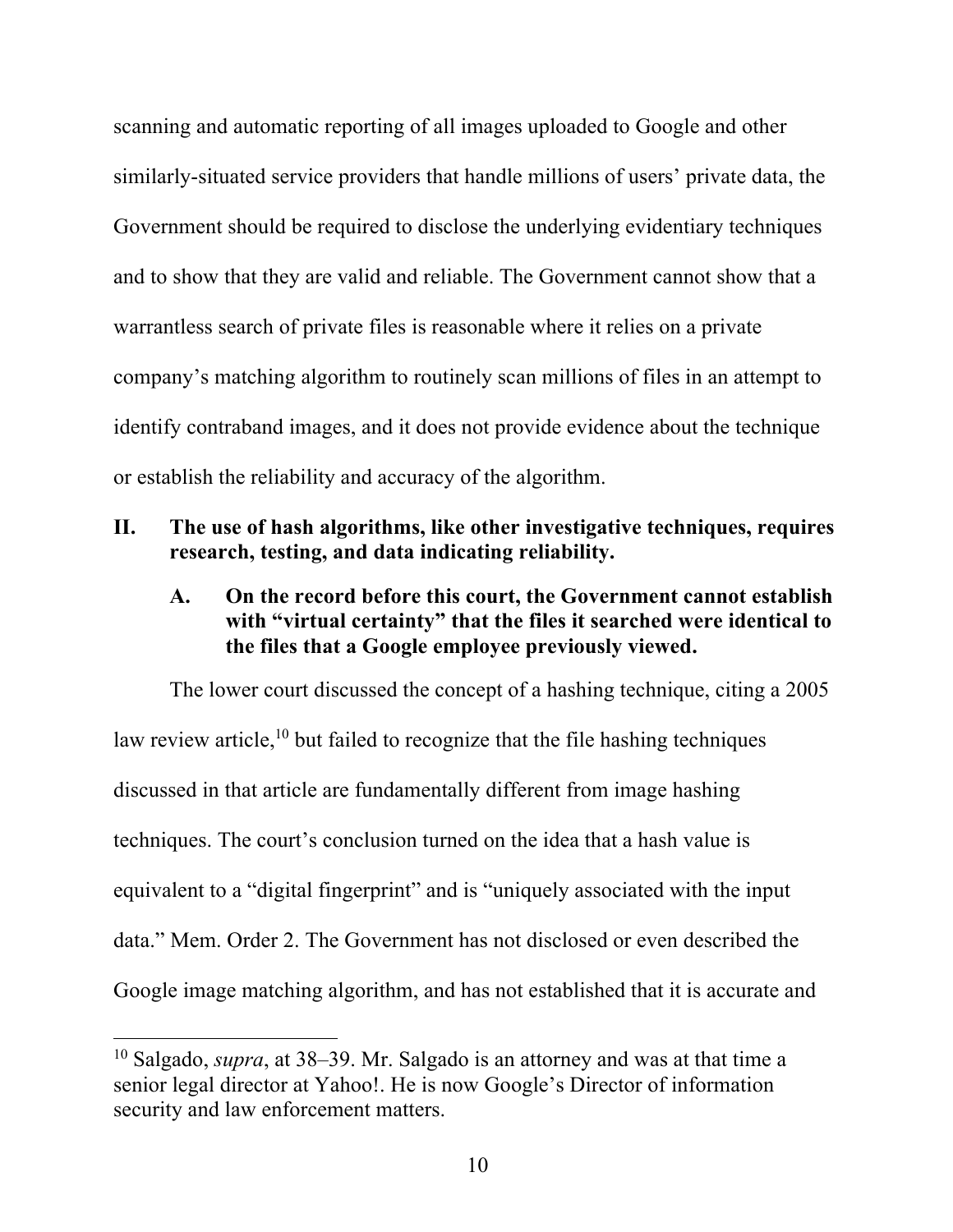reliable for this function. Without information about the technique, the court had no way to assess its validity or reliability.

The file hashing techniques described in the Salgado law review article are used to uniquely identify or authenticate files and signatures; the image hashing techniques commonly used by Microsoft and others are used to identify similar features in image files even if those files are actually different (e.g. if the color, orientation, or size, has been changed). Microsoft, Digital Crimes Unit, *PhotoDNA* at 4 [hereinafter Microsoft PhotoDNA Slides].<sup>11</sup> While file-hashing algorithms are good at achieving a near-zero percentage of false positive matches, files that have been modified or altered will necessarily produce different hash values. Bruce Schneier, *Applied Cryptography* 30 (1996) ("A single bit change in the pre-image changes, on the average, half of the bits in the hash value."). In contrast, image hashing algorithms provide a way to match images even if they have been altered slightly, but also enable by design the matching of files that do not have the same file-hash values. *See* Microsoft PhotoDNA Slides, *supra*, at 4.

The technique of matching files relies on "one-way hash functions," which are commonly used in cryptographic systems. Schneier, *supra*, at 30. A hash function produces a message digest, which "distill[s] the information contained in

<sup>11</sup> *Available at*

https://rm.coe.int/CoERMPublicCommonSearchServices/DisplayDCTMContent?d ocumentId=09000016802f249e (last accessed Oct. 17, 2018).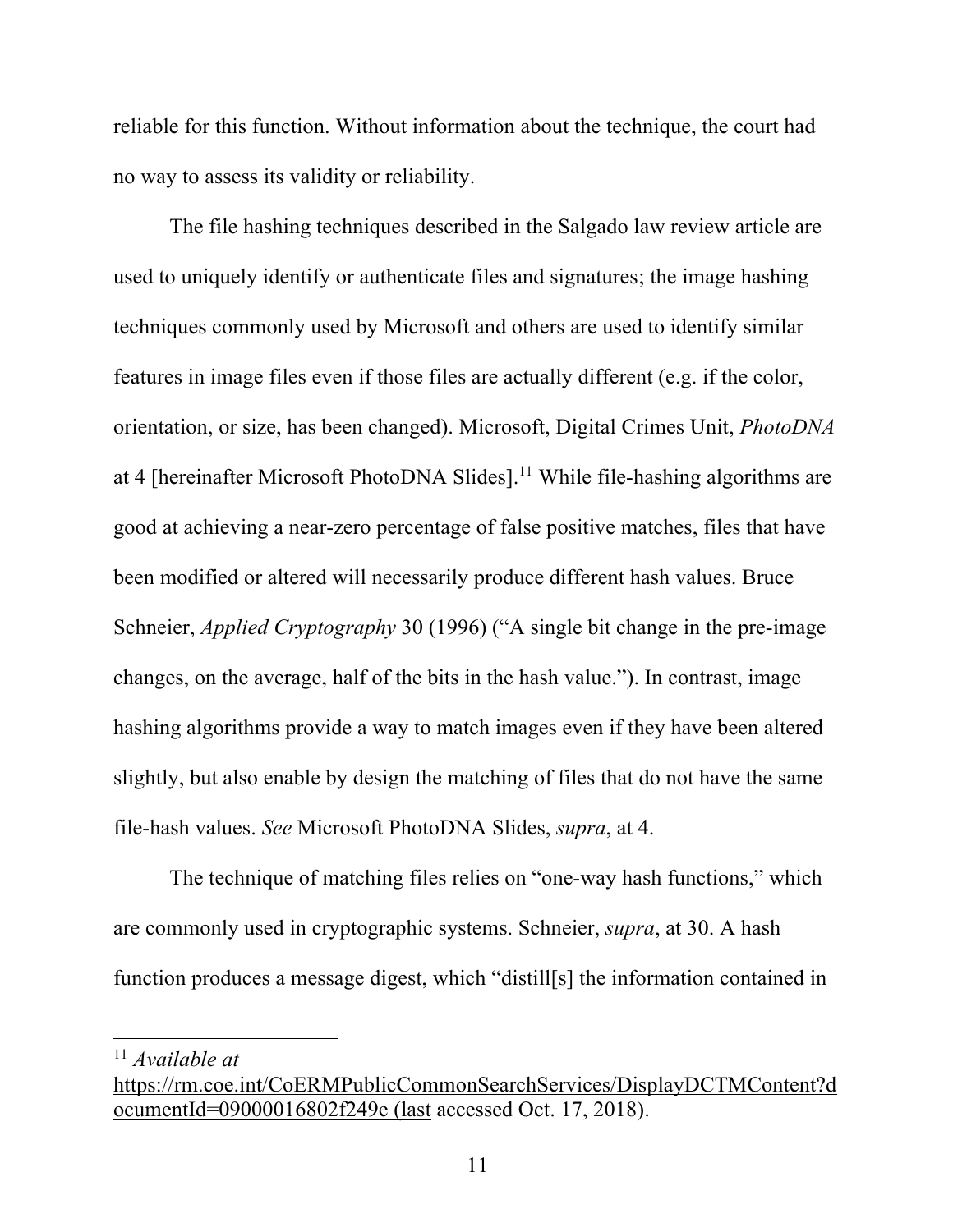a file (small or large) into a single large number, typically between 128 and 256 bits in length." Simson Garfinkel & Gene Spafford, *Web Security & Commerce*  202 (1997). Several message digest algorithms, including MD4 and MD5, were developed by Ronald Rivest,<sup>12</sup> while others (Secure Hash Algorithm, or SHA, and its revised version) were developed by the National Security Agency. *Id.* at 203– 204. These functions are "powerful tools for detecting very small changes in very large files." *Id*. at 205. As cryptographer Bruce Schneier explains:

Think of it as a way of fingerprinting files. If you want to verify that someone has a particular file (that you also have), but you don't want him to send it to you, then ask him for the hash value. If he sends you the correct hash value, then it is almost certain that he has that file.

Schneier, *supra*, at 31.

 

In contrast, image matching techniques are based on different functions and achieve different results. An image hash is a "distinctive signature which represents the visual content of the image in a compact way (usually just a few bytes)." Sebastiano Battiato, Giovanni Maria Farinella, Enrico Messina, & Giovanni Puglisi, *A Robust Forensic Hash Component for Image Alignment*, 2011 Int'l Conf Image Analysis and Processing 473, 474 (2011). There are many different image hashing techniques because each algorithm is designed to be "robust against allowed operations" while "at the same time" attempting to distinguish different and/or tampered images. *Id*. These "approximate matching"

<sup>&</sup>lt;sup>12</sup> See Ron Rivest, The MD5 Message-Digest Algorithm RFC 1321 (Apr. 1992).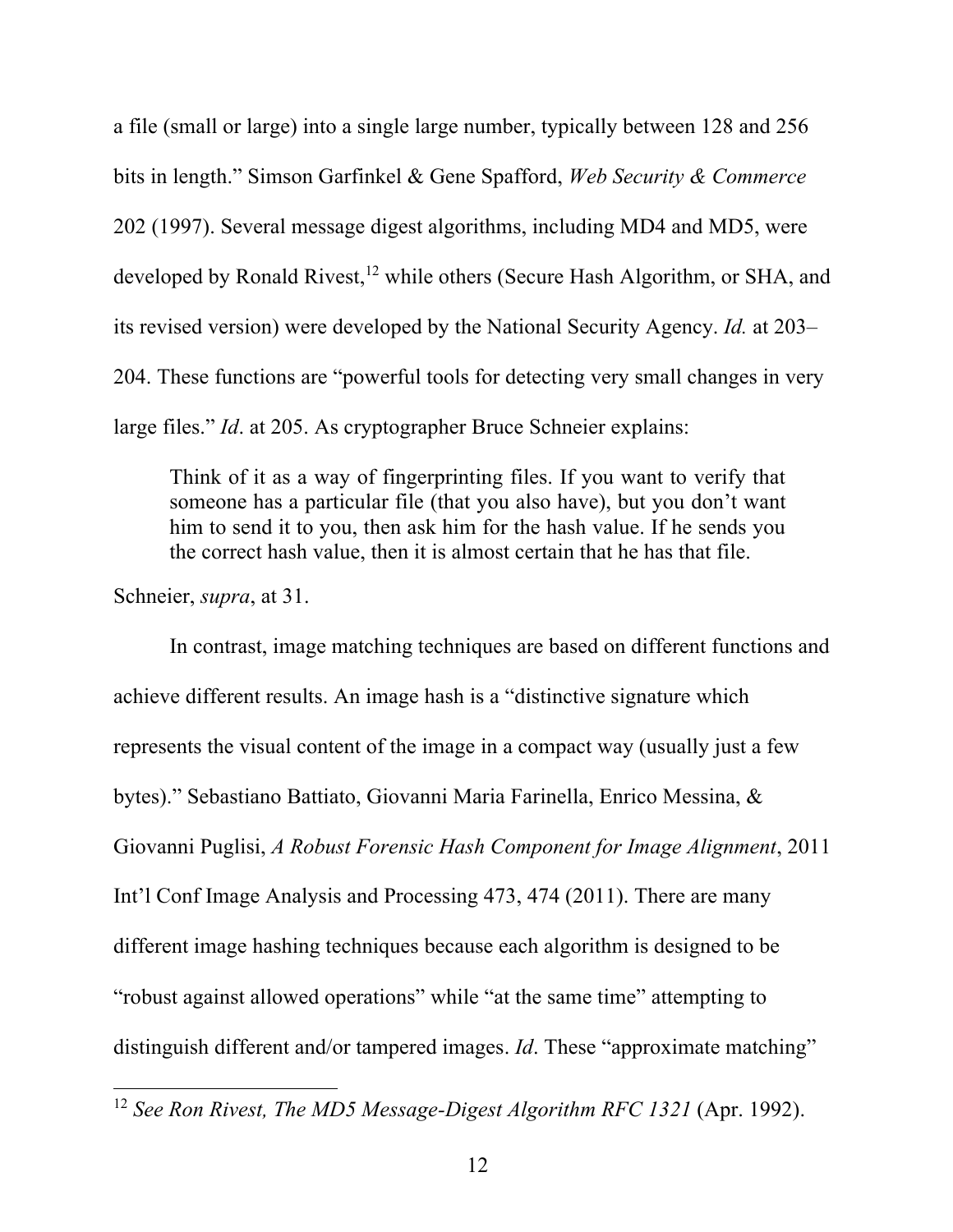techniques are referred to as "perceptual hashing" because they aim to "detect objects that are perceptually similar from the perspective of a human." Petter Christian Bjelland, Katrin Franke, & André Årnes, *Practical Use of Approximate Hash Based Matching in Digital Investigations*, 11 Digital Investigations S18, S20 (2014).

For example, PhotoDNA—a hash function developed by Microsoft and Dartmouth College for use by NCMEC—can match images despite minor changes made to an image that would affect its hash value, such as cropping, resizing, and color adjustments. As Microsoft described at the time that it developed the PhotoDNA technique, "The PhotoDNA 'robust hashing' technique differs from other common hashing technologies because it does not require the image's characteristics to be completely identical to reliably find matches, thereby enabling matches to be identified even when photos are resized or similarly altered." Microsoft, *PhotoDNA: Fact Sheet* (2009). <sup>13</sup> One of the reasons that Microsoft itself cites for the use of its image matching algorithm is that it is capable of matching two images even if the files themselves are different. *See* Microsoft PhotoDNA Slides, *supra*, at 4.

<sup>13</sup> *Available at*

https://web.archive.org/web/20140323033617/http://www.microsoft.com/enus/news/presskits/photodna/docs/photodnafs.doc.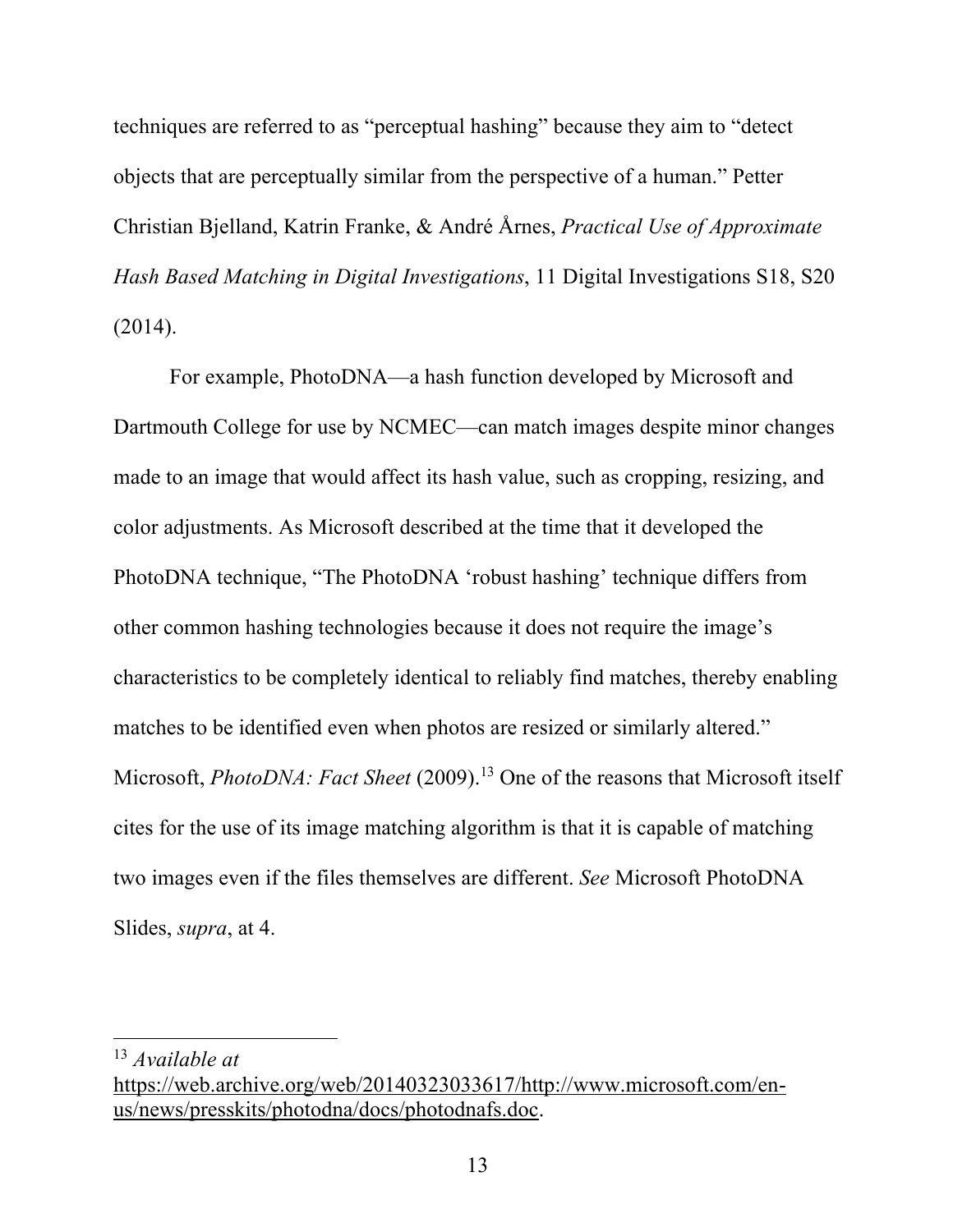Given the differences in the reliability of file hashing techniques and image hashing techniques, courts must require more information about a hashing method than surface-level assertions and analogies to other forensic techniques. Without this information, it is impossible to determine whether there was a "virtual certainty" that Google staff previously viewed the image files sent to NCMEC.

# **B. The National Academy of Sciences and other experts have raised significant concerns about the lack of reliable standards for investigative techniques.**

EPIC's concerns about the courts' reliance on image matching algorithms in this and other similar cases arise in the context of a growing scientific and legal consensus about the need to assess the reliability and impact of new investigative techniques. Forensic science has been widely criticized because of a lack of clear standards and credible research to support technical conclusions. *See* President's Council of Advisors on Science and Technology, *Forensic Science in Criminal Courts: Ensuring Scientific Validity of Feature-Comparison Methods* (2016) [hereinafter PCAST Report]; National Research Council of the National Academies, *Strengthening Forensic Science in the United States: A Path Forward* (2009) [hereinafter National Academy Report]. Even groundbreaking new methods that seem infallible should be subject to scrutiny. Erin E. Murphy, *Inside the Cell: The Dark Side of Forensic DNA*, at x–xi (2015). If the Government believes that Google's algorithm is reliable enough to meet the Fourth Amendment "virtual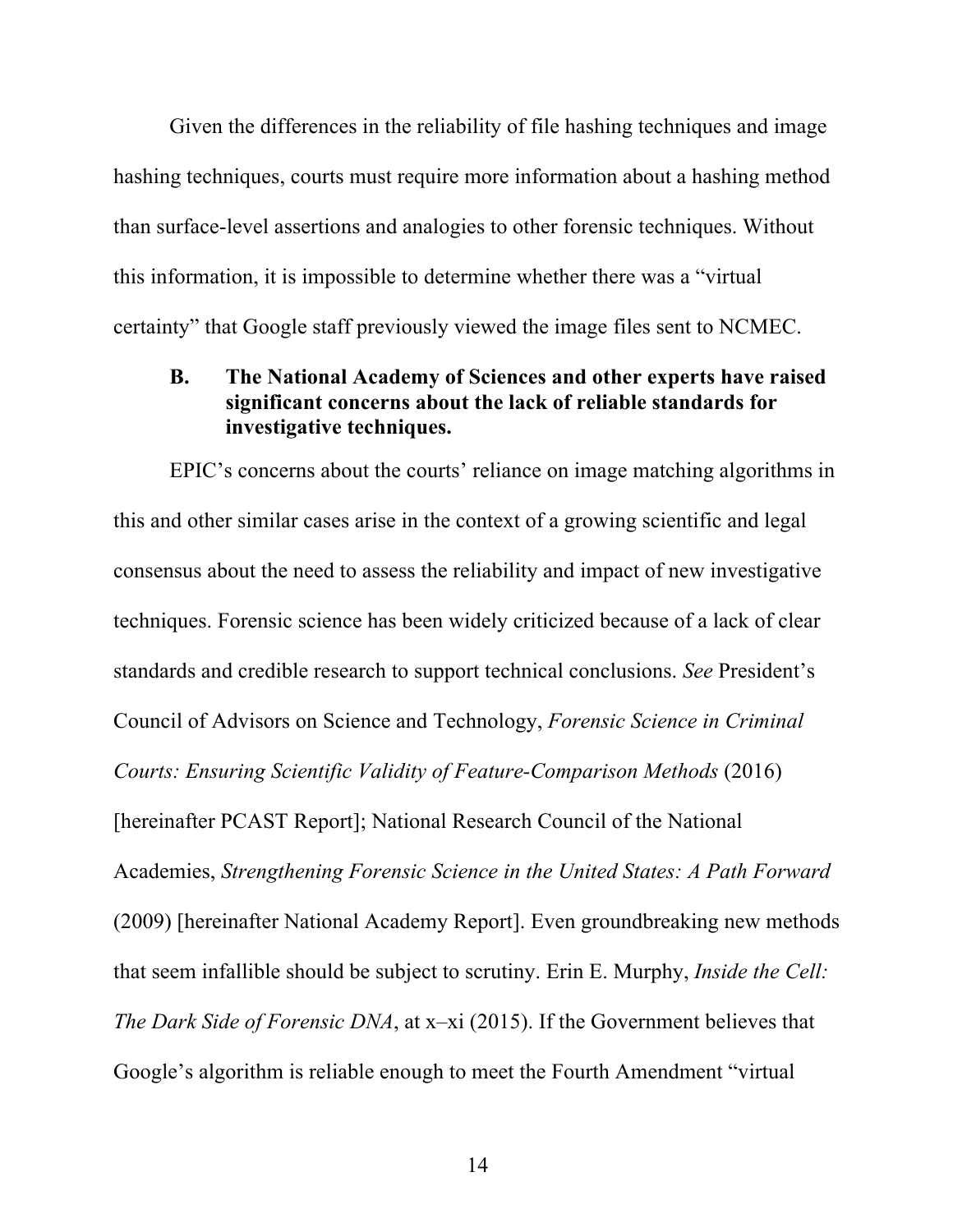certainty" standard, then it should have no problem producing evidence of how the algorithm works and establishing its reliability.

But in many other contexts throughout the criminal justice system, techniques that are presented as infallible or reliable are in fact flawed and imperfect. The 2009 National Academy Report identified several significant problems in forensic science, including "the potential danger of giving undue weight to evidence and testimony derived from imperfect testing and analysis" and the subsequent "admission of erroneous or misleading evidence." National Academy Report at 4. The National Academy Report was commissioned by Congress to "identify the needs of the forensic science community." *See* The Science, State, Justice, Commerce, and Related Agencies Appropriations Act of 2006. P.L. No. 109-108, 119 Stat. 2290 (2005). The expert panel reviewed current forensic methods and made recommendations to help establish guidelines and best practices. National Academy Report at 2. The panel focused on the importance of minimizing the forensic community's "current fragmentation and inconsistent practices," including a lack of "uniformity in certification of forensic practitioners." *Id*. at 6. The Supreme Court has recognized the significance of the National Academy Report in identifying problems with the reliability of forensic methods. *See Melendez-Diaz v. Massachusetts*, 557 U.S. 305, 318 (2009). <sup>14</sup> This

 <sup>14</sup> In full, the Court stated: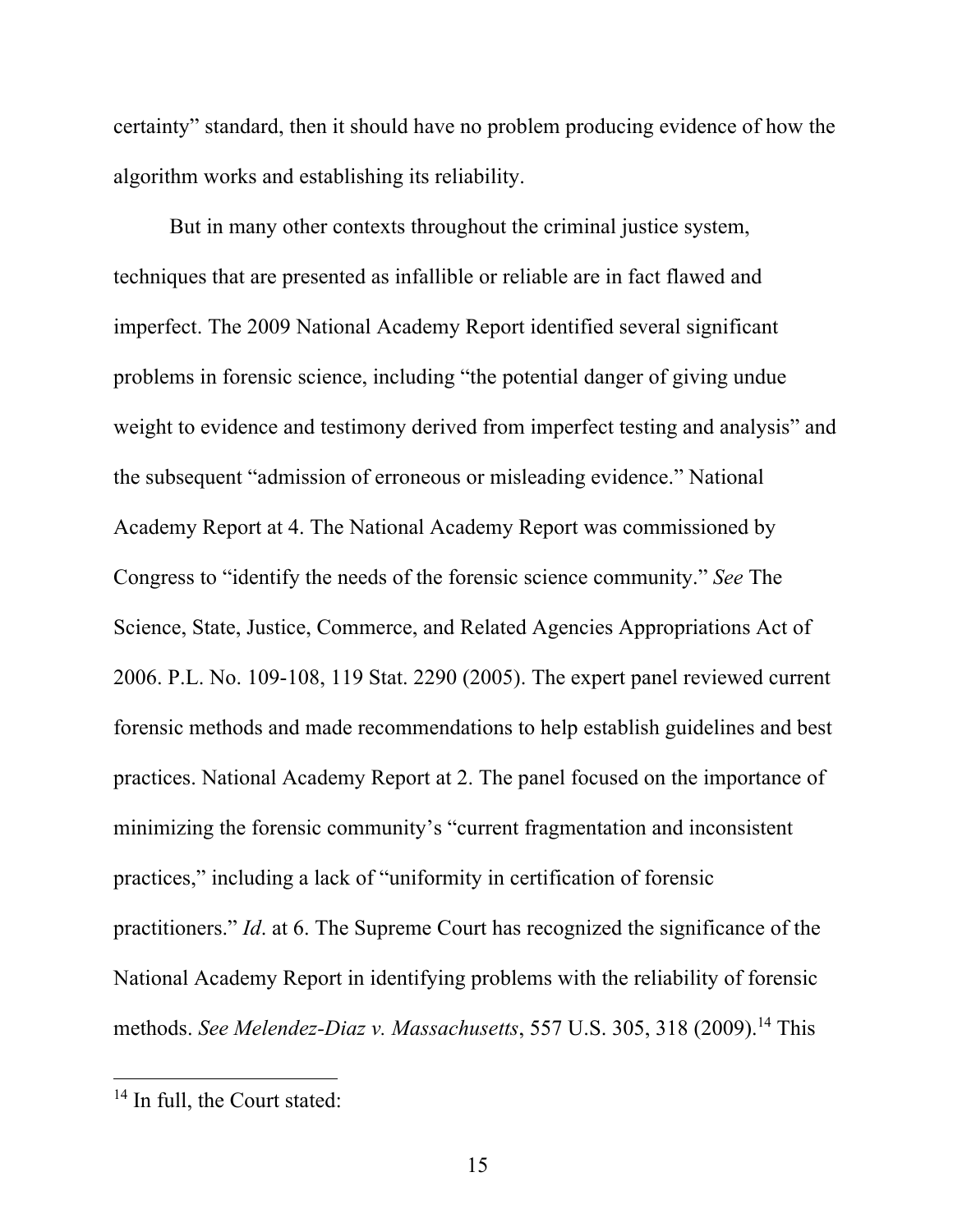Court should also look to that report when considering what evidence is necessary to establish reliability of the image matching algorithm at issue in this case, and in other cases involving hash algorithms going forward.

The Supreme Court has recognized that, in the context of the Federal Rules of Evidence, a "trial judge must ensure that any and all scientific testimony or evidence admitted is not only relevant, but reliable." *Daubert v. Merrell Dow Pharmaceuticals, Inc.*, 509 U.S. 579, 589 (1993). The focus of a trial judge should be solely on "principles and methodology . . . ." *Id*. at 595. This presents a problem where "[f]orensic science facilities exhibit wide variability in capacity, oversight, staffing, certification, and accreditation across federal and state jurisdictions." National Academy Report at 14. The National Academy Report made several recommendations for improving the current, fragmented system. Chief among

<u> 1989 - Andrea Santa Andrea Santa Andrea Andrea Santa Andrea Andrea Andrea Andrea Andrea Andrea Andrea Andrea</u>

Nor is it evident that what respondent calls "neutral scientific testing" is as neutral or as reliable as respondent suggests. Forensic evidence is not uniquely immune from the risk of manipulation. According to a recent study conducted under the auspices of the National Academy of Sciences, "[t]he majority of [laboratories producing forensic evidence] are administered by law enforcement agencies, such as police departments, where the laboratory administrator reports to the head of the agency." National Research Council of the National Academies, Strengthening Forensic Science in the United States: A Path Forward 183 (2009) (hereinafter National Academy Report). And "[b]ecause forensic scientists often are driven in their work by a need to answer a particular question related to the issues of a particular case, they sometimes face pressure to sacrifice appropriate methodology for the sake of expediency." *Id.*, at 23–24. A forensic analyst responding to a request from a law enforcement official may feel pressure--or have an incentive--to alter the evidence in a manner favorable to the prosecution.

*Melendez-Diaz,* 557 U.S. at 318.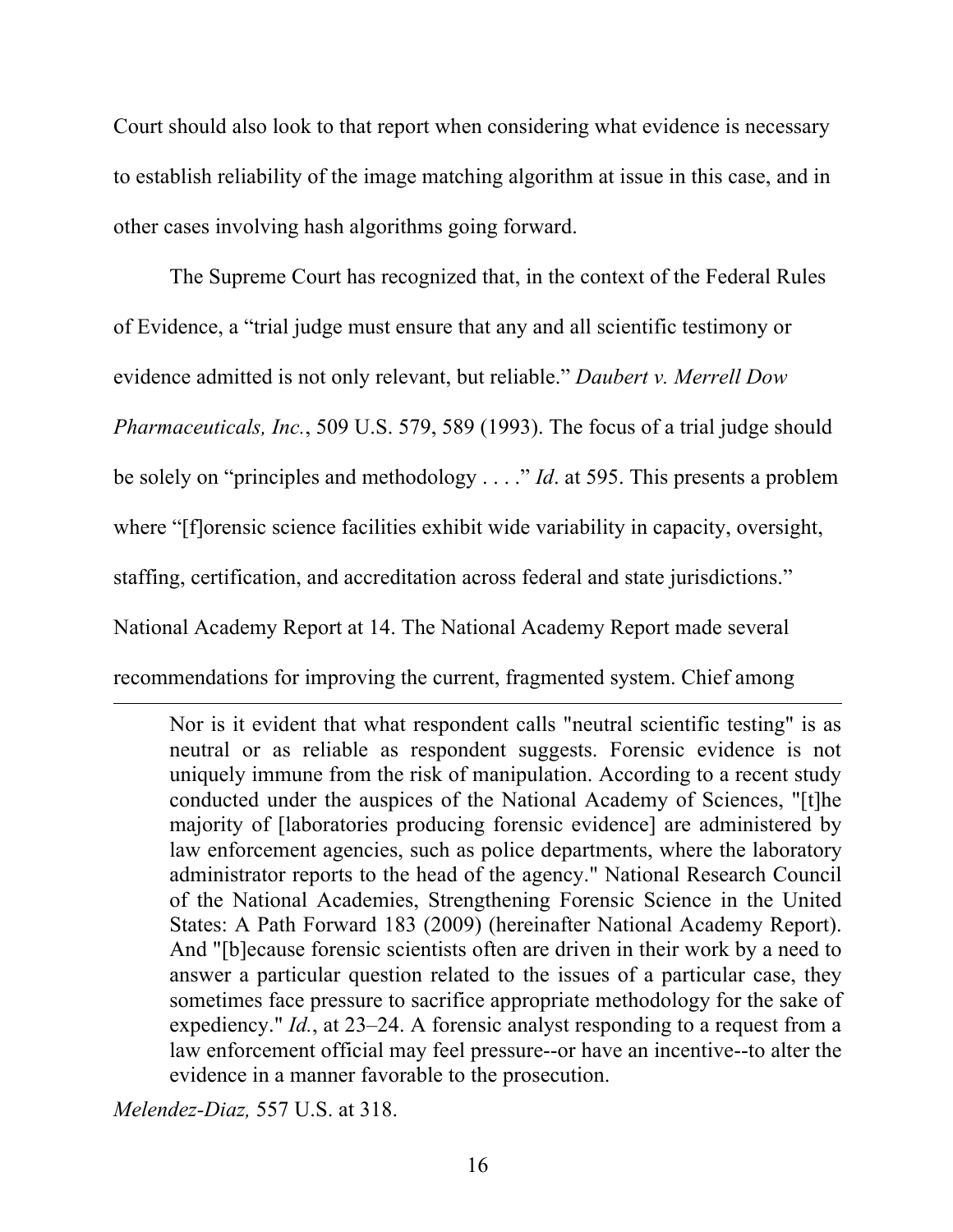them was the establishment and funding of "an independent federal entity, the National Institute of Forensic Sciences ('NIFS')." *Id*. at 19. The Report recommended that NIFS have an advisory board comprised of experts in "forensic science disciplines . . . information technology, measurements and standards, testing and evaluation, law, [and] national security . . . ."*Id*. The NIFS would be responsible for implementing standardized reporting, increasing research, developing best practices, and imposing quality control. *Id*. at 19–33.

A 2016 report from the President's Council of Advisors on Science and Technology ("PCAST"), which sought to clarify the scientific standards underlying the evidentiary rules established in *Daubert* and Rule 702, extended many of the conclusions from the National Academy Report. It noted that "answering the question of scientific validity in the forensic disciplines is important not just for the courts but also because it sets quality standards that ripple out throughout these disciplines—affecting practice and defining necessary research." PCAST Report at 43. The report described the requirement that evidence be based on "reliable principles and methods" to correspond to the scientific standard of "foundational validity." *Id*. Foundational validity requires that, "based on empirical studies," a method be "repeatable, reproducible, and accurate, at levels that have been measured and are appropriate to the intended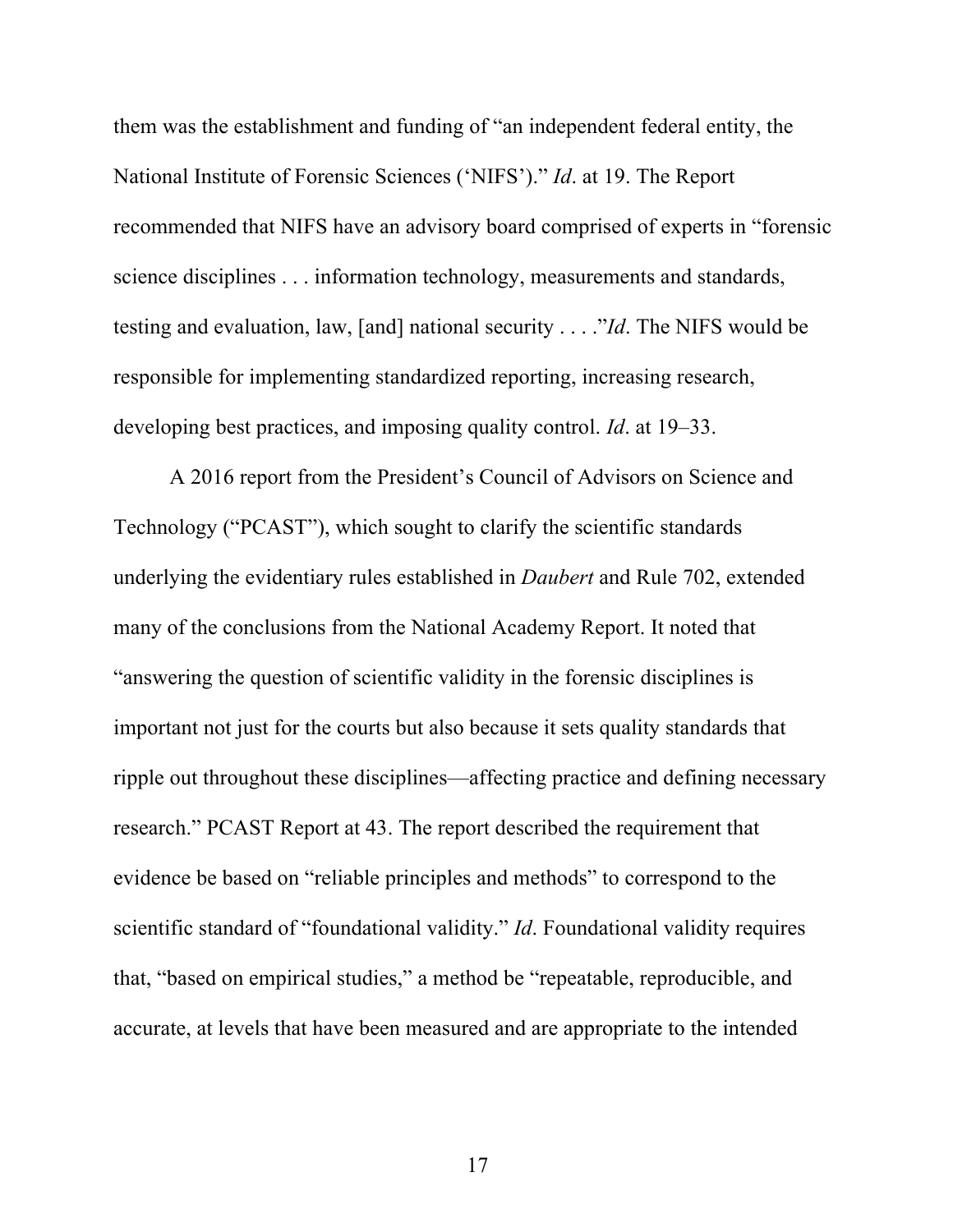application." *Id*. at 47. The report provided the following definitions of repeatable,

reproducible, accurate, and reliable:

By "repeatable," we mean that, with known probability, an examiner obtains the same result, when analyzing samples from the same sources. By "reproducible," we mean that, with known probability, different examiners obtain the same result, when analyzing the same samples. By "accurate," we mean that, with known probabilities, an examiner obtains correct results both (1) for samples from the same source (true positives) and (2) for samples from different sources (true negatives). By "reliability," we mean repeatability, reproducibility, and accuracy.

*Id*. The report stressed that "[t]he method need not be perfect, but it is clearly essential that its accuracy has been measured based on appropriate empirical testing and is high enough to be appropriate to the application." *Id*. at 48. PCAST made clear that mere assertions of certainty are insufficient: "Statements claiming or implying greater certainty than demonstrated by empirical evidence are scientifically invalid." *Id*. at 54.

A group of law professors, academic researchers, and practicing forensic scientists, led by Dean Jennifer Mnookin, have also sought to develop a common framework for modern forensics. *See* Jennifer L. Mnookin et al., *The Need for a Research Culture in the Forensic Sciences*, 58 UCLA L. Rev. 725 (2011). Dean Mnookin's study argues for an increased focus on empiricism, transparency, and the type of ongoing critical perspective inherent in a "research culture." *Id*. at 740- 44. In this case, the Government has the ability to produce evidence describing the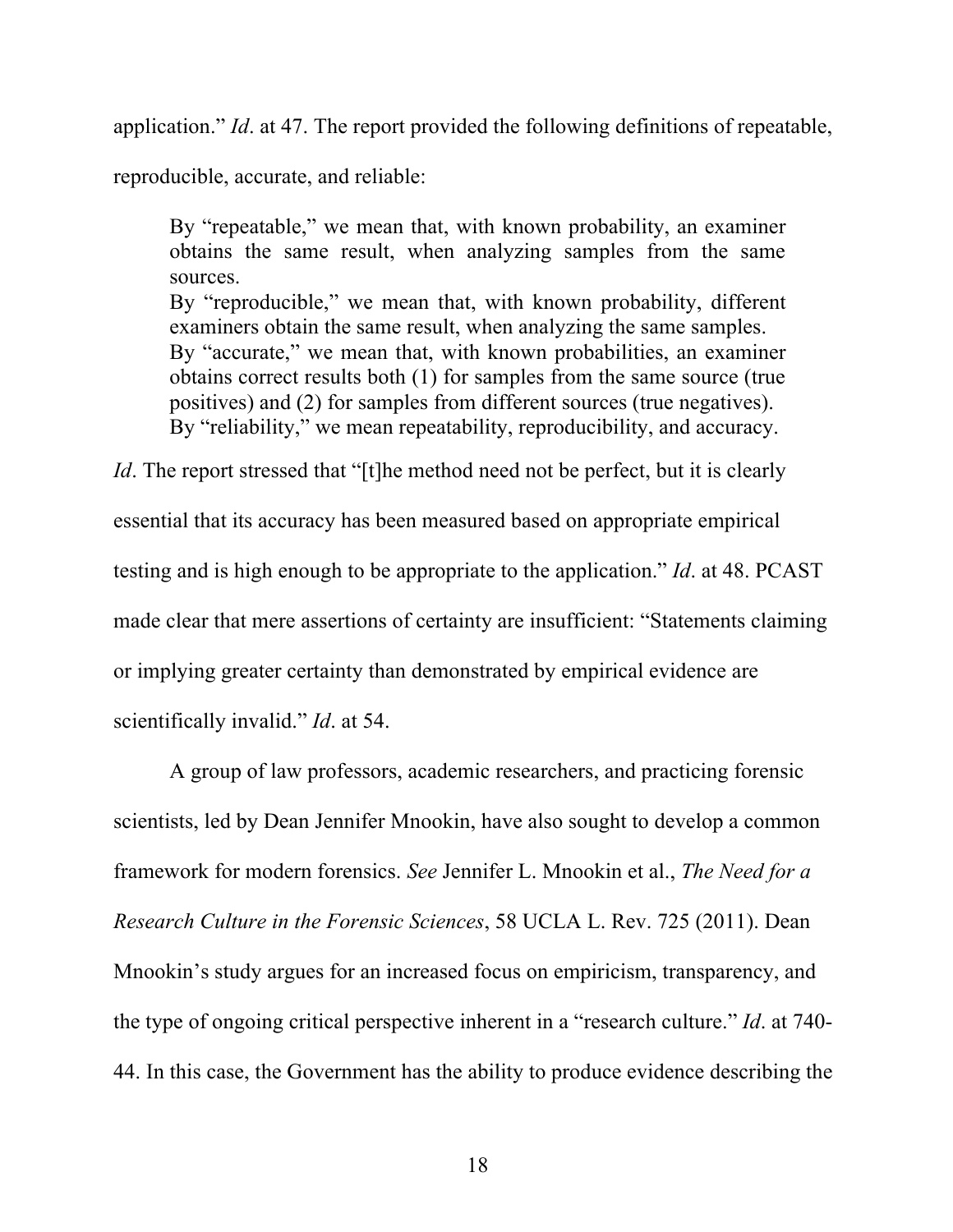image matching algorithm that it is relying upon and establishing the accuracy and reliability of that technique; but it has failed to do so.

# **C. The Government's prior use of unreliable techniques to scan and collect private messages underscores the need for proof of reliability.**

This is not the first time that the government has purported to develop a technique that perfectly identifies evidence that falls outside the ambit of the Fourth Amendment. In the late 1990s, the FBI developed a software program called "Carnivore" to enable interception of Internet communications pursuant to a court order. *See Internet and Data Interception Capabilities Developed by FBI: Hearing Before the Subcomm. on the Constitution of the H. Comm. on the Judiciary*, 106th Cong. (2000) (statement of Donald M. Kerr, Assistant Director, Laboratory Division, Federal Bureau of Investigation). Carnivore was designed to act like a commercial packet "sniffer" product, which analyzes electronic communications packets as they travel through a network. *See id*. According to the agency, Carnivore could be configured to filter and then store "transmissions which comply with pen register court orders, trap & trace court orders, Title III interception orders, etc." *Id.* The Bureau claimed that, using this technique, only the communications subject to warrant authority would be obtained from the networks of private communications services.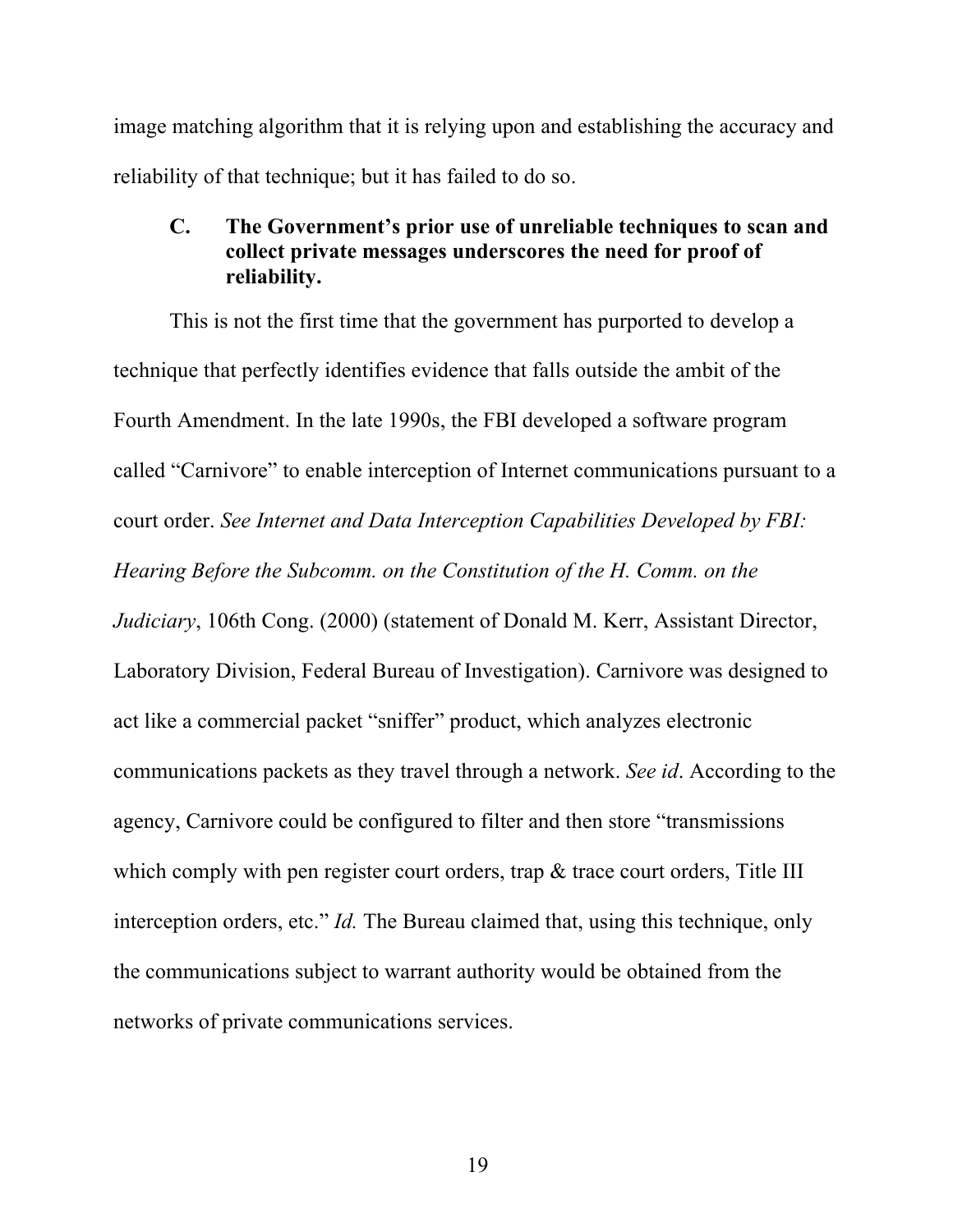The IIT Research Institute conducted an independent assessment of the FBI's program, and determined that the Carnivore software was capable of collecting "everything that passes by on the Ethernet segment to which it is connected." IIT Research Inst., *Independent Technical Review of the Carnivore System: Final Report* 4-3 (2000) [hereinafter IITRI Final Report]. The Report also found that "Carnivore version 1.3.4 collects more than would be permitted by the strictest possible construction of the pen-trap statute," and the FBI "admitted that a previous version of Carnivore handled pipelined SMTP [packets] incorrectly." *Id*. However, the Report concluded that there were "significant procedural checks to minimize configuration errors." *Id*.

The proper configuration and use of the Carnivore software was thus a critical element of any legal use of the tool. *See Melendez-Diaz,* 557 U.S. at 318. As Professor Orin Kerr also noted, "legitimate concerns exist that the program may malfunction, and as with any tool, human error can cause the program to be configured incorrectly." Orin Kerr, *Internet Surveillance Law After the USA PATRIOT Act: The Big Brother That Isn't*, 97 Nw. U. L. Rev. 607, 654 (2003). In response to this concern, Congress added new reporting requirements under the pen register statute, codified at 18 U.S.C. § 3123(a)(3), that require documentation of: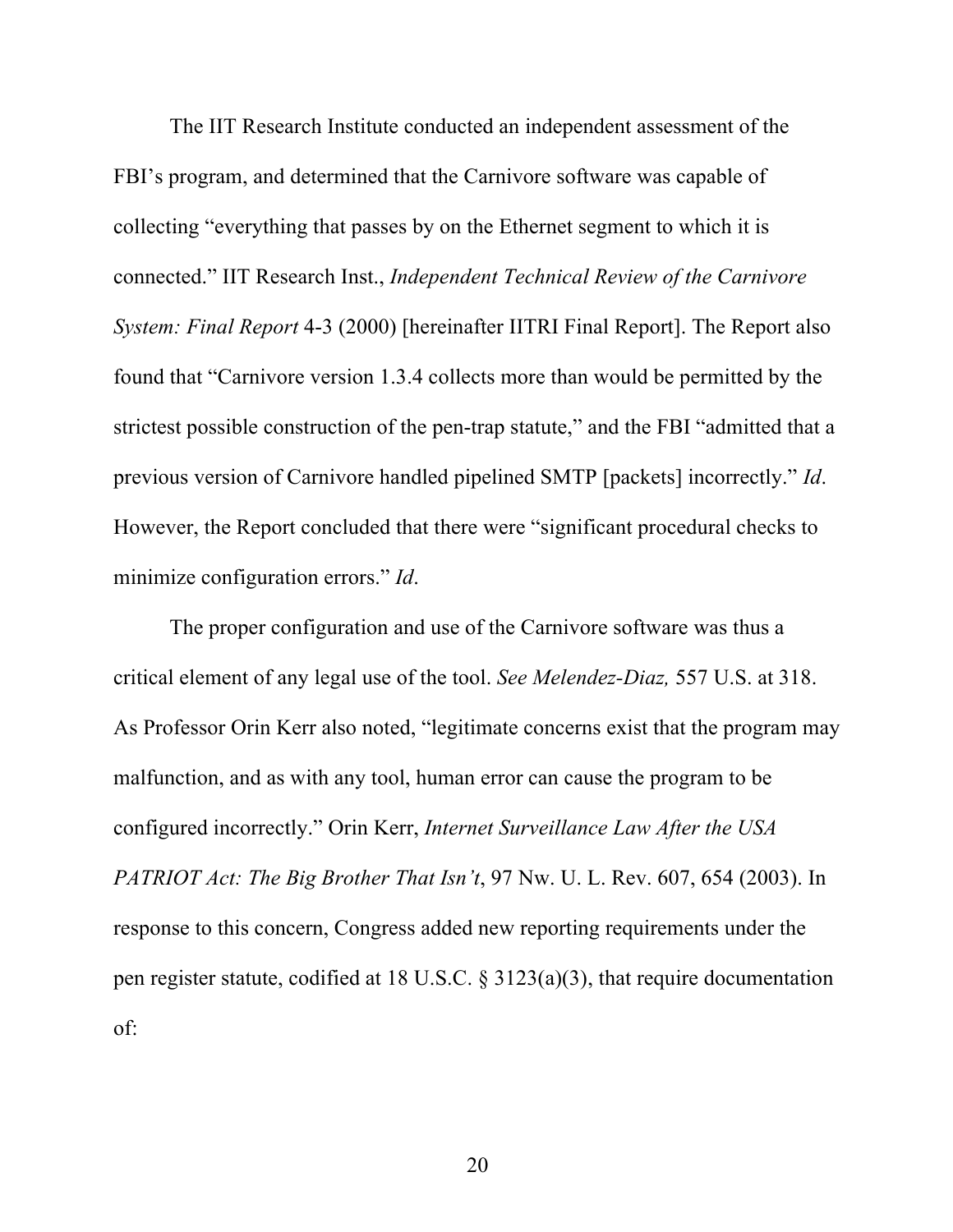(i) any officer or officers who installed the device and any officer or officers who accessed the device to obtain information from the network;

(ii) the date and time the device was installed, the date and time the device was uninstalled, and the date, time, and duration of each time the device is accessed to obtain information;

(iii) the configuration of the device at the time of its installation and any subsequent modification thereof; and

(iv) any information which has been collected by the device

18 U.S.C. § 3123(a)(3).

Without detailed information about the configuration or capabilities of a particular investigative technique, a court cannot determine whether it meets the standard of accuracy and reliability that the Government must establish under the Fourth Amendment.

 $*$   $*$ 

Given the high bar established for the private search exception, this Court should require, in addition to information about the operation of Google's hash function, information about the method's accuracy rate, particularly its false positive rate. The consequence of not doing so risks encouraging unreliable law enforcement techniques and weakening constitutional privacy protections, as searches will occur regardless of whether evidence is found. In the absence of such information to establish the validity of the search technique, a search must be deemed unreasonable.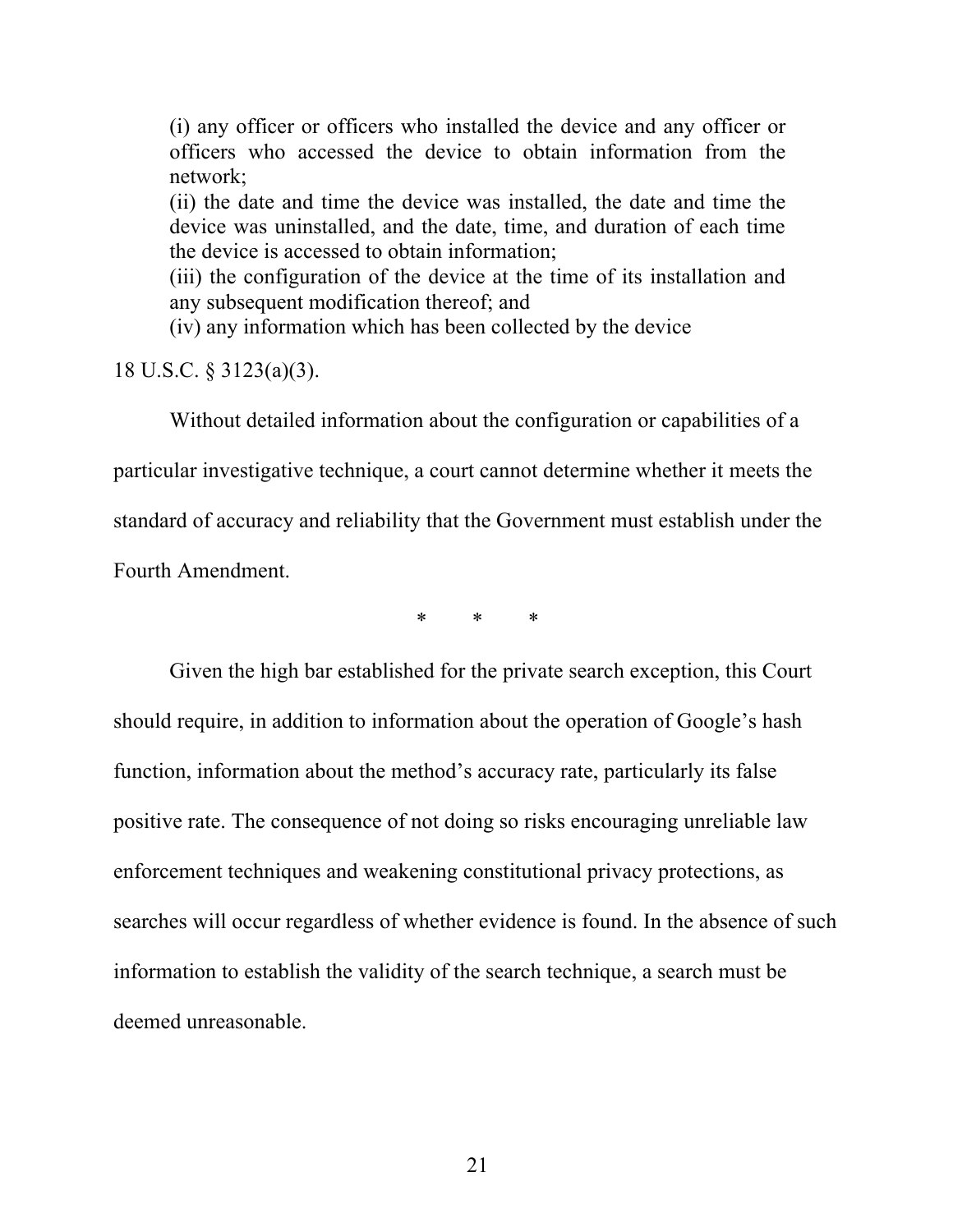# **CONCLUSION**

This Court should recognize the significant risks posed by the continuous scanning of all images uploaded to Google and other major service providers and the need for transparency and accountability regarding the use of image matching algorithms for criminal investigatory purposes.

October 17, 2018 Respectfully submitted,

### */s/ Marc Rotenberg*

Marc Rotenberg Alan Butler Electronic Privacy Information Center 1718 Connecticut Ave. NW Suite 200 Washington, DC 20009 (202) 483-1140 *Counsel for Amicus*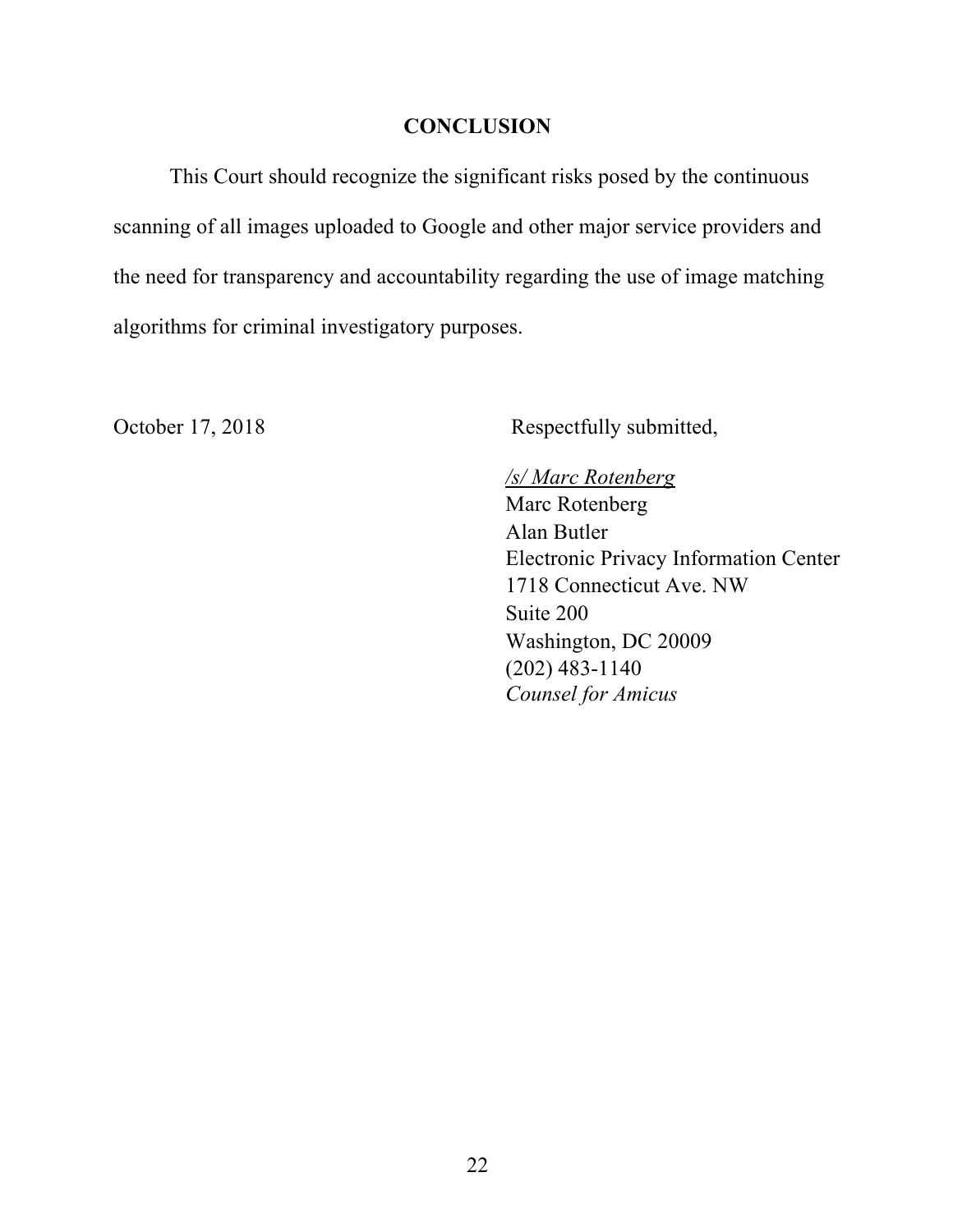# **CERTIFICATE OF COMPLIANCE**

This brief complies with the type-volume limitation of Fed. R. App. P. 29(d) and Fed. R. App. P. 32(a)(7)(B) because it contains 4,840 words, excluding the parts of the brief exempted by Fed. R. App. P. 32(f) and 6 Cir. R. 32(b)(1). This brief also complies with the typeface requirements of Fed. R. App. P. 32(a)(5) and the type style requirements of Fed. R. App. P. 32(a)(6).

Dated: October 17, 2018

\_\_\_*/s/ Alan Butler*\_\_\_\_\_\_\_\_\_\_ Alan Butler